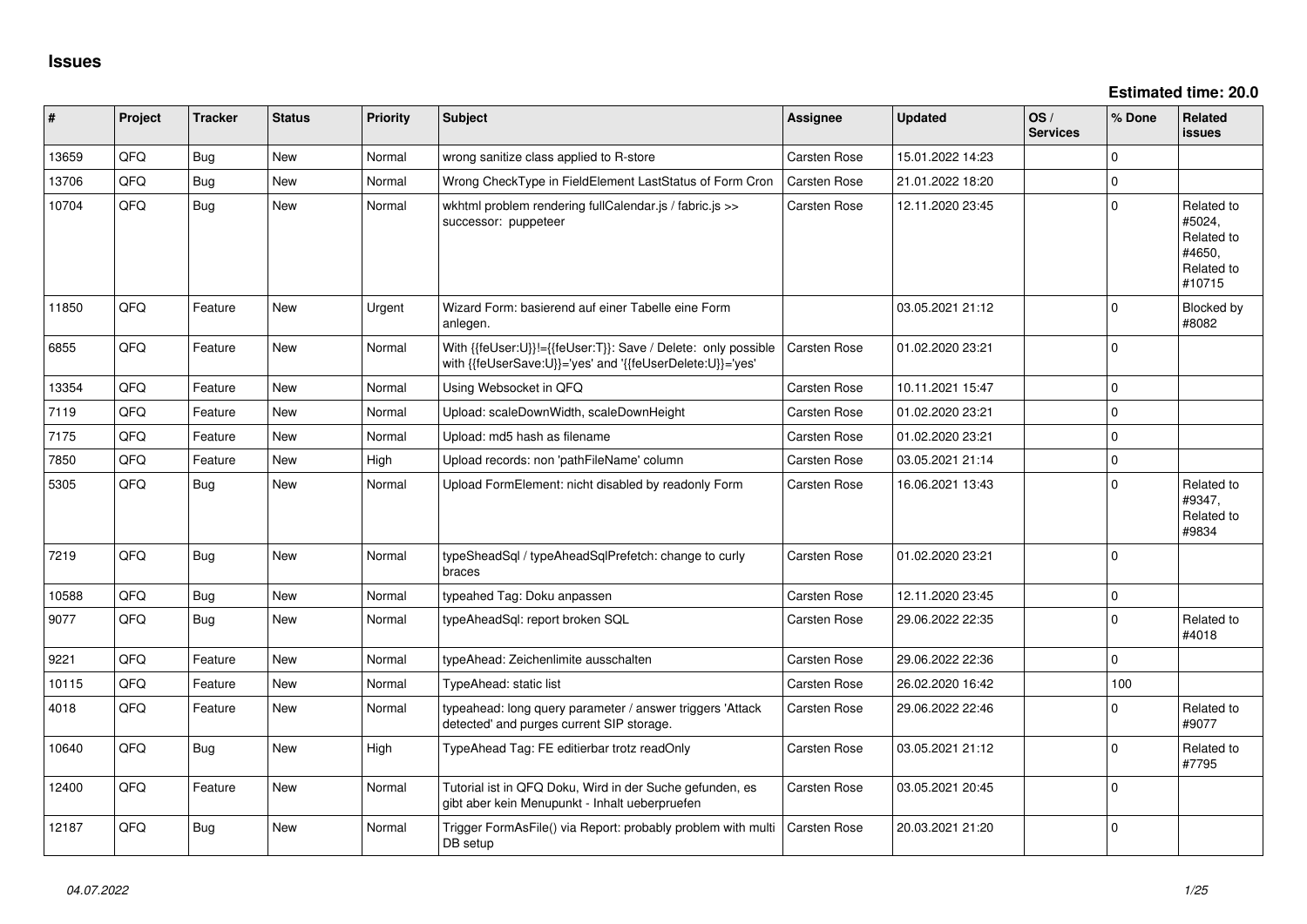| #     | Project | <b>Tracker</b> | <b>Status</b> | <b>Priority</b> | <b>Subject</b>                                                                                       | <b>Assignee</b>                                        | <b>Updated</b>   | OS/<br><b>Services</b> | % Done      | <b>Related</b><br><b>issues</b>             |                      |
|-------|---------|----------------|---------------|-----------------|------------------------------------------------------------------------------------------------------|--------------------------------------------------------|------------------|------------------------|-------------|---------------------------------------------|----------------------|
| 12664 | QFQ     | Feature        | <b>New</b>    | Normal          | TinyMCE: report/remove malicous HTML/JS Code                                                         | Carsten Rose                                           | 19.03.2022 17:47 |                        | $\mathbf 0$ | Related to<br>#14320                        |                      |
| 12632 | QFQ     | Feature        | New           | Normal          | TinyMCE: Prepare CSS classes for images                                                              | Carsten Rose                                           | 04.06.2021 14:35 |                        | 100         | Blocked by<br>#12186                        |                      |
| 7239  | QFQ     | Feature        | <b>New</b>    | Normal          | TinyMCE: html tag whitelist                                                                          | Carsten Rose                                           | 01.02.2020 23:21 |                        | $\Omega$    | Related to<br>#14320                        |                      |
| 14463 | QFQ     | Support        | <b>New</b>    | Normal          | TinyMCE: FormElement.size = <width>,<height></height></width>                                        | Enis Nuredini                                          | 03.07.2022 17:52 |                        | $\mathbf 0$ | Related to<br>#14455                        |                      |
| 14455 | QFQ     | Support        | New           | Normal          | TinyMCE: Activate save button after upload picture over<br>drag&drop                                 | Enis Nuredini                                          | 03.07.2022 17:53 |                        | $\mathbf 0$ | Related to<br>#14463                        |                      |
| 12186 | QFQ     | Feature        | <b>New</b>    | High            | TinyMCE Config für Objekte                                                                           | Carsten Rose                                           | 07.12.2021 17:19 |                        | $\mathbf 0$ | <b>Blocks</b><br>#12632                     |                      |
| 10345 | QFQ     | Feature        | <b>New</b>    | Normal          | Templates - Patterns QFQ Style                                                                       |                                                        | 03.05.2021 21:01 |                        | $\Omega$    | Related to<br>#10713                        |                      |
| 7521  | QFQ     | Feature        | New           | Normal          | TemplateGroup: fe.type=upload                                                                        | Carsten Rose                                           | 01.02.2020 23:21 |                        | $\mathbf 0$ | Related to<br>#9706                         |                      |
| 12702 | QFQ     | Bug            | <b>New</b>    | High            | templateGroup: broken in multiDb Setup                                                               | Carsten Rose                                           | 14.12.2021 16:02 |                        | $\mathbf 0$ |                                             |                      |
| 12045 | QFQ     | Bug            | New           | Normal          | templateGroup afterSave FE: Aufruf ohne<br>sglHonorFormElements funktioniert nicht                   | <b>Carsten Rose</b>                                    | 18.02.2021 16:33 |                        | $\mathbf 0$ |                                             |                      |
| 12716 | QFQ     | Bug            | <b>New</b>    | Normal          | template group: Pattern only applied to first instance                                               | Carsten Rose                                           | 19.03.2022 17:47 |                        | $\pmb{0}$   |                                             |                      |
| 10506 | QFQ     | Bug            | New           | High            | Template Group broken on MultiDB instance                                                            | Carsten Rose                                           | 03.05.2021 21:12 |                        | $\pmb{0}$   | Related to<br>#10505                        |                      |
| 12679 | QFQ     | Feature        | New           | Normal          | tablesorter: custom column width                                                                     | Carsten Rose                                           | 16.06.2021 11:10 |                        | $\pmb{0}$   |                                             |                      |
| 11892 | QFQ     | Feature        | New           | Normal          | tablesorter: columns with links are hard to order - new<br>qualifier 'Y: <ord>'</ord>                | Enis Nuredini                                          | 23.03.2022 09:22 |                        | $\mathbf 0$ |                                             |                      |
| 14304 | QFQ     | <b>Bug</b>     | <b>New</b>    | Normal          | table sorter view safer does not work                                                                | Carsten Rose                                           | 10.06.2022 11:49 |                        | $\mathbf 0$ |                                             |                      |
| 10114 | QFQ     | Feature        | <b>New</b>    | High            | Symbol (Link): 'G:' (Glyphicon) replaced by 'i:' (icon)                                              |                                                        | 07.12.2021 17:19 |                        | $\Omega$    | Related to<br>#3797.<br>Related to<br>#4194 |                      |
| 12520 | QFQ     | Bug            | <b>New</b>    | Normal          | Switch FE User: still active even FE User session expired                                            | <b>Carsten Rose</b>                                    | 19.03.2022 17:48 |                        | $\pmb{0}$   |                                             |                      |
| 12477 | QFQ     | Feature        | <b>New</b>    | Normal          | Support for refactoring: Form, FormElement, diverse<br>Tabellen/Spalten, tt-content Records          | <b>Carsten Rose</b>                                    | 03.05.2021 20:45 |                        | $\mathbf 0$ |                                             |                      |
| 7574  | QFQ     | Bug            | <b>New</b>    | Normal          | Substitute error: form element not reported / dont parse<br>Form.note                                | Carsten Rose                                           | 01.02.2020 23:21 |                        | $\pmb{0}$   |                                             |                      |
| 12135 | QFQ     | Feature        | New           | Normal          | Subrecord: Notiz                                                                                     |                                                        | 24.04.2021 16:58 |                        | $\mathbf 0$ |                                             |                      |
| 11955 | QFQ     | Feature        | New           | Normal          | subrecord: new title option to set <th> attributes - e.g. to<br/>customize tablesorter options.</th> | attributes - e.g. to<br>customize tablesorter options. | Carsten Rose     | 03.05.2021 20:47       |             | $\Omega$                                    | Related to<br>#11775 |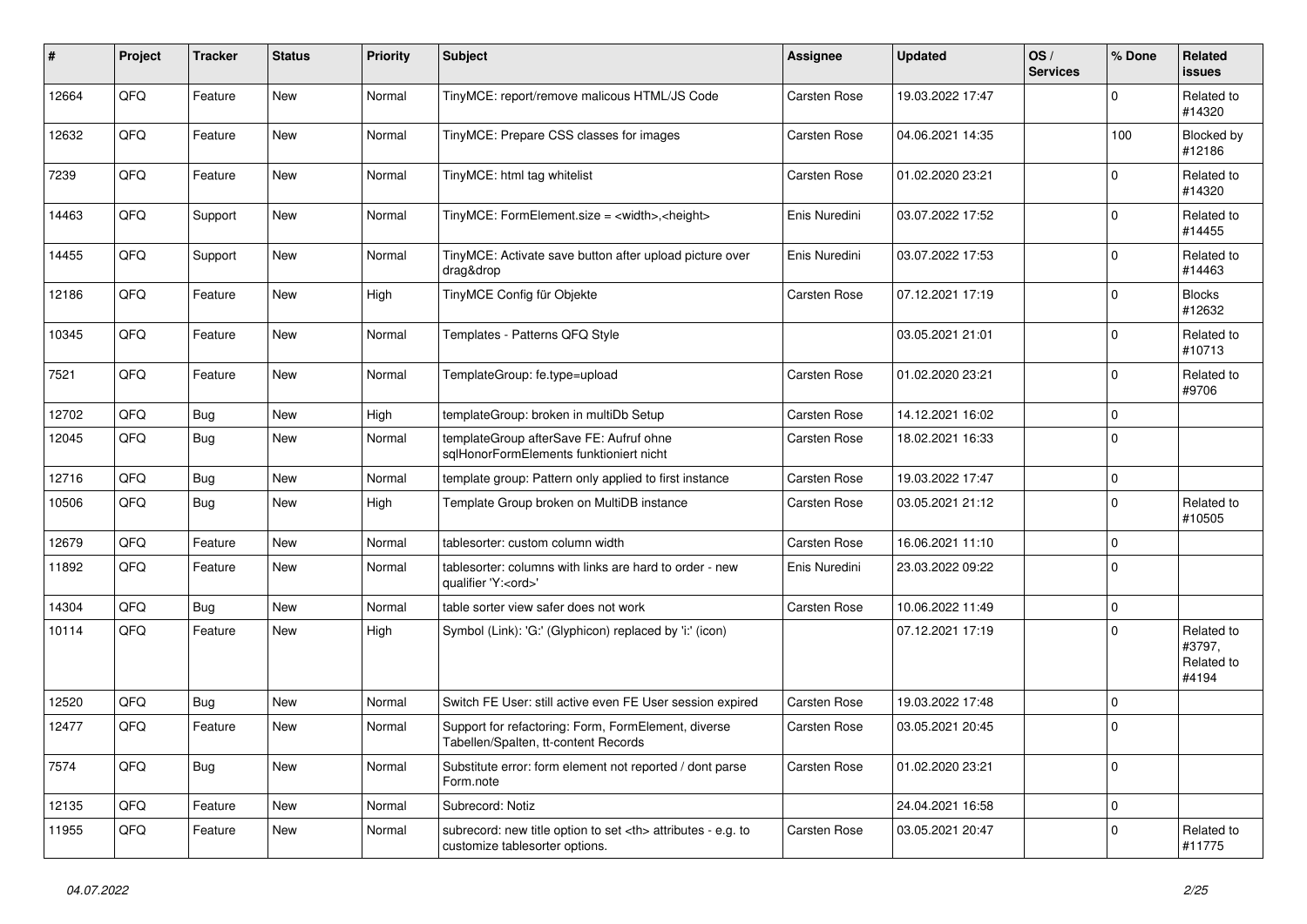| #     | Project | <b>Tracker</b> | <b>Status</b> | <b>Priority</b> | <b>Subject</b>                                                                           | <b>Assignee</b> | <b>Updated</b>   | OS/<br><b>Services</b> | % Done       | Related<br><b>issues</b>                      |
|-------|---------|----------------|---------------|-----------------|------------------------------------------------------------------------------------------|-----------------|------------------|------------------------|--------------|-----------------------------------------------|
| 8187  | QFQ     | Feature        | <b>New</b>    | Normal          | Subrecord: enable/hide new button - make new/edit/delete<br>customizeable.               | Carsten Rose    | 06.03.2021 18:44 |                        | $\Omega$     | Related to<br>#11326                          |
| 3432  | QFQ     | Feature        | <b>New</b>    | Normal          | subrecord: dynamicUpdate                                                                 | Carsten Rose    | 11.06.2020 21:10 |                        | $\mathbf 0$  | Related to<br>#5691                           |
| 11775 | QFQ     | Feature        | <b>New</b>    | Normal          | Subrecord Tooltip pro Feld                                                               | Carsten Rose    | 18.12.2020 15:22 |                        | $\mathbf 0$  | Related to<br>#11955                          |
| 12413 | QFQ     | Feature        | <b>New</b>    | Normal          | STORE_TYPO3: enhance for {{be_users.email:T}},<br>{{fe users.email:T}}                   | Carsten Rose    | 03.05.2021 20:45 |                        | $\Omega$     | Related to<br>#12412,<br>Related to<br>#10012 |
| 10081 | QFQ     | Bug            | <b>New</b>    | High            | Stale record lock after 'forbidden' character                                            | Carsten Rose    | 03.05.2021 21:12 |                        | $\mathbf{0}$ | Related to<br>#10082,<br>Related to<br>#9789  |
| 9129  | QFQ     | Feature        | <b>New</b>    | Normal          | sqlValidate: Message as notification, not as error                                       | Carsten Rose    | 01.02.2020 23:22 |                        | $\mathbf 0$  | Related to<br>#9128                           |
| 4050  | QFQ     | Feature        | New           | Normal          | sql.log: 1) FormElement ID which causes a specific action,<br>2) Result in the same row. | Carsten Rose    | 15.04.2020 11:35 |                        | $\mathbf 0$  | Related to<br>#5458                           |
| 12545 | QFQ     | Bug            | <b>New</b>    | Urgent          | sql.log not created / updated                                                            | Carsten Rose    | 14.12.2021 16:02 |                        | $\pmb{0}$    |                                               |
| 8806  | QFQ     | Feature        | New           | Normal          | SQL Function nl2br                                                                       | Carsten Rose    | 01.02.2020 23:22 |                        | $\pmb{0}$    |                                               |
| 7683  | QFQ     | Feature        | <b>New</b>    | Normal          | Special column names in '{{ SELECT  AS _link }}' should<br>be detected                   | Carsten Rose    | 01.02.2020 23:21 |                        | $\mathbf 0$  |                                               |
| 12512 | QFQ     | <b>Bug</b>     | <b>New</b>    | Normal          | Some MySQL Installation can't use 'stored procedures'                                    | Carsten Rose    | 19.03.2022 17:48 |                        | $\mathbf 0$  |                                               |
| 12532 | QFQ     | Feature        | New           | High            | SIP-Parameter bei Seitenaufruf in Browser-Console<br>anzeigen                            | Carsten Rose    | 07.12.2021 17:19 |                        | $\mathbf 0$  | Related to<br>#11893.<br>Related to<br>#14187 |
| 9707  | QFQ     | Feature        | <b>New</b>    | Normal          | SIP security: encode pageld and check pageld on decode                                   | Carsten Rose    | 01.02.2020 23:22 |                        | $\pmb{0}$    |                                               |
| 7014  | QFQ     | Bug            | New           | Normal          | Sending invalid emails succeeds when<br>debug.redirectAllMailTo is set                   | Carsten Rose    | 01.02.2020 23:21 |                        | $\mathbf 0$  |                                               |
| 11080 | QFQ     | Feature        | <b>New</b>    | Normal          | Send MQTT messages                                                                       | Carsten Rose    | 29.08.2020 19:49 |                        | $\mathbf 0$  |                                               |
| 14227 | QFQ     | Feature        | New           | Normal          | Selenium Konkurrenz: cypress.io                                                          | Enis Nuredini   | 28.05.2022 11:02 |                        | $\mathbf 0$  |                                               |
| 7519  | QFQ     | Feature        | <b>New</b>    | Normal          | Select: Multi                                                                            | Carsten Rose    | 01.02.2020 23:22 |                        | $\pmb{0}$    |                                               |
| 3727  | QFQ     | Feature        | <b>New</b>    | High            | Security: Session Hijacking erschweren                                                   | Carsten Rose    | 03.05.2021 21:14 |                        | $\mathbf 0$  |                                               |
| 12974 | QFQ     | <b>Bug</b>     | <b>New</b>    | High            | <b>Sanitize Queries in Action-Elements</b>                                               | Carsten Rose    | 07.12.2021 17:19 |                        | $\pmb{0}$    |                                               |
| 14028 | QFQ     | Feature        | <b>New</b>    | Normal          | Required notification: visual nicer                                                      | Enis Nuredini   | 28.05.2022 11:01 |                        | 0            |                                               |
| 9855  | QFQ     | <b>Bug</b>     | <b>New</b>    | Normal          | <b>Required Check</b>                                                                    |                 | 01.02.2020 15:56 |                        | $\mathbf 0$  |                                               |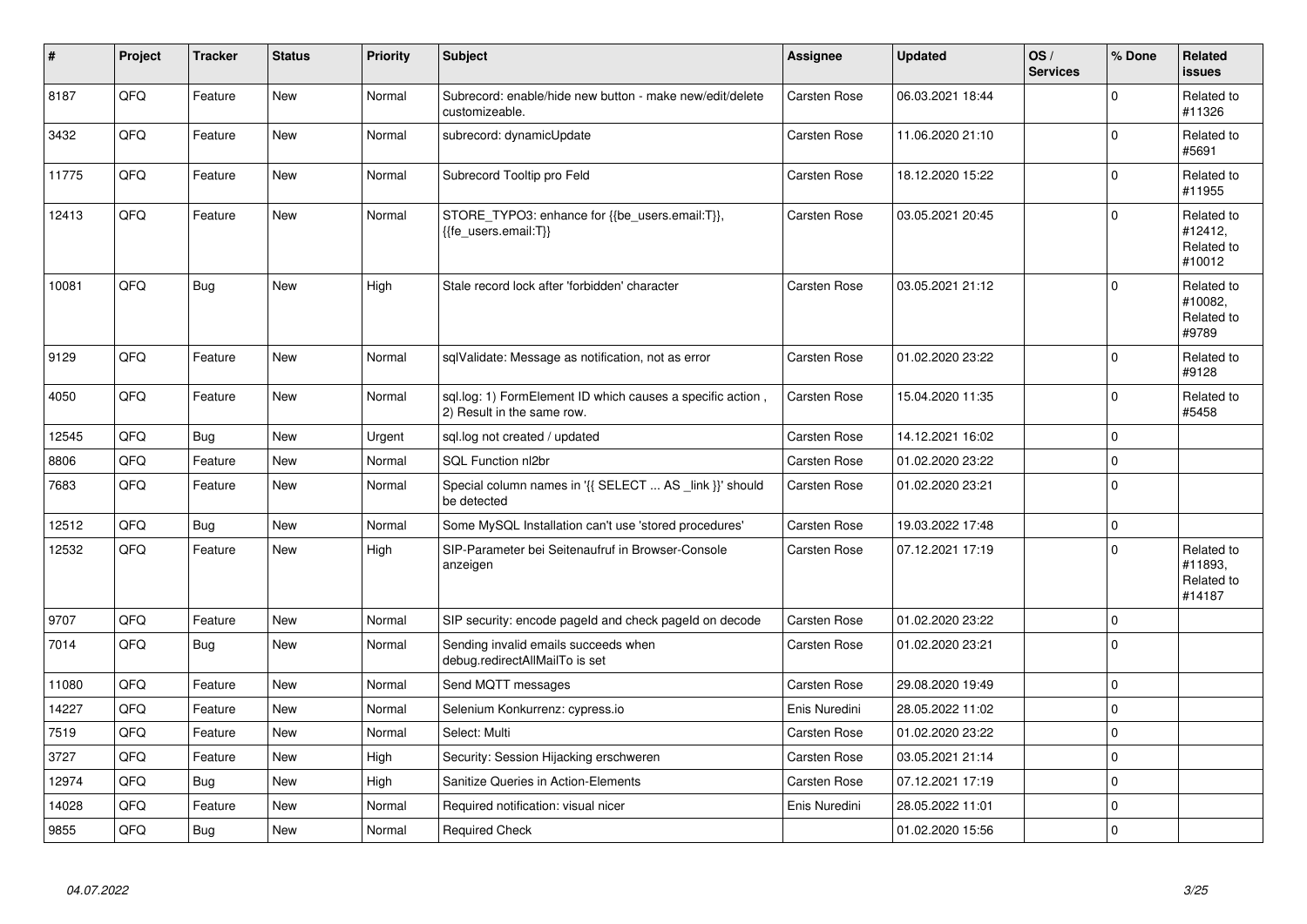| #     | Project | <b>Tracker</b> | <b>Status</b> | <b>Priority</b> | Subject                                                                                            | <b>Assignee</b> | <b>Updated</b>   | OS/<br><b>Services</b> | % Done      | <b>Related</b><br><b>issues</b>                                        |
|-------|---------|----------------|---------------|-----------------|----------------------------------------------------------------------------------------------------|-----------------|------------------|------------------------|-------------|------------------------------------------------------------------------|
| 5345  | QFQ     | Feature        | <b>New</b>    | Normal          | Report: UPDATE / INSERT / DELETE statements should<br>trigger subqueries, depending on the result. | Carsten Rose    | 27.05.2020 16:11 |                        | $\Omega$    |                                                                        |
| 9811  | QFQ     | Feature        | <b>New</b>    | Normal          | Report: tag every n'th row                                                                         | Carsten Rose    | 01.02.2020 23:22 |                        | 0           |                                                                        |
| 11534 | QFQ     | Feature        | <b>New</b>    | Normal          | Report: Action on selected rows - Table batchprocessing<br>feature                                 |                 | 18.11.2020 08:15 |                        | 0           |                                                                        |
| 10463 | QFQ     | Feature        | <b>New</b>    | Normal          | Report _link: expliztes setzen von HTML Tags (Bedarf fuer<br>'data-selenium' & 'id')               | Enis Nuredini   | 23.03.2022 09:23 |                        | $\Omega$    | Related to<br>#7648                                                    |
| 6723  | QFQ     | Feature        | <b>New</b>    | Normal          | Report QFQ Installation and Version                                                                | Carsten Rose    | 12.06.2021 09:07 |                        | 0           |                                                                        |
| 7261  | QFQ     | Bug            | <b>New</b>    | Normal          | Report pathFilename for user without path, only the filename                                       | Carsten Rose    | 01.02.2020 23:21 |                        | $\mathbf 0$ |                                                                        |
| 9983  | QFQ     | Feature        | <b>New</b>    | Normal          | Report Notation: new keyword 'range'                                                               | Carsten Rose    | 01.02.2020 15:55 |                        | $\Omega$    |                                                                        |
| 8975  | QFQ     | Feature        | New           | Normal          | Report Notation: 2.0                                                                               | Carsten Rose    | 01.02.2020 23:22 |                        | 0           | Related to<br>#8963                                                    |
| 13700 | QFQ     | Feature        | New           | Normal          | Redesign qfq.io Seite                                                                              | Carsten Rose    | 19.03.2022 17:43 |                        | 0           |                                                                        |
| 7099  | QFQ     | Feature        | New           | Normal          | Redesign FormEditor                                                                                | Carsten Rose    | 01.02.2020 23:21 |                        | $\mathbf 0$ |                                                                        |
| 7480  | QFQ     | Feature        | New           | Normal          | Record History (Undo / Redo)                                                                       | Carsten Rose    | 11.12.2019 16:16 |                        | 0           | Related to<br>#2361                                                    |
| 7280  | QFQ     | Feature        | <b>New</b>    | Normal          | recently used table                                                                                | Carsten Rose    | 01.02.2020 23:21 |                        | 0           |                                                                        |
| 7795  | QFQ     | Bug            | <b>New</b>    | Normal          | Readonly Form: Typeahead-Felder                                                                    | Carsten Rose    | 01.02.2020 23:22 |                        | $\mathbf 0$ | Related to<br>#10640                                                   |
| 7513  | QFQ     | Bug            | <b>New</b>    | Normal          | Radios not correct aligned                                                                         | Carsten Rose    | 01.02.2020 23:22 |                        | $\mathbf 0$ |                                                                        |
| 10766 | QFQ     | Bug            | <b>New</b>    | High            | Radiobutton / parameter.buttonClass=btn-default: dynamic<br>update                                 |                 | 03.05.2021 21:12 |                        | 0           | Related to<br>#11237                                                   |
| 11237 | QFQ     | Bug            | New           | High            | Radiobutton / parameter.buttonClass= btn-default - kein dirty<br>Trigger                           | Benjamin Baer   | 03.05.2021 21:12 |                        | 0           | Related to<br>#10766                                                   |
| 11239 | QFQ     | Bug            | <b>New</b>    | Normal          | Radiobutton (plain): horizontales Rendern abhängig vom<br>Datentyp in der Datenbank                | Carsten Rose    | 30.09.2020 18:37 |                        | $\Omega$    |                                                                        |
| 7924  | QFQ     | Feature        | New           | Normal          | Radio/Checkbox with Tooltip                                                                        | Carsten Rose    | 01.02.2020 23:22 |                        | 0           |                                                                        |
| 6483  | QFQ     | Bug            | <b>New</b>    | Normal          | R Store funktioniert nicht bei 'Report Notation' im FE                                             | Carsten Rose    | 01.02.2020 23:21 |                        | $\mathbf 0$ |                                                                        |
| 7520  | QFQ     | Feature        | New           | Normal          | QR Code:  AS _qr ( AS _link)                                                                       | Carsten Rose    | 01.02.2020 23:22 |                        | 0           |                                                                        |
| 13757 | QFQ     | Feature        | New           | High            | QR / Bar-Code Plugin                                                                               | Enis Nuredini   | 19.03.2022 17:43 |                        | 0           |                                                                        |
| 14187 | QFQ     | Feature        | New           | High            | gfg.log: show current URL                                                                          | Carsten Rose    | 28.05.2022 11:02 |                        | 0           | Related to<br>#13933,<br>Related to<br>#12532,<br>Related to<br>#11893 |
| 13528 | QFQ     | Bug            | New           | Normal          | qfq.io > releases: es wird kein neues Release angelegt                                             | Benjamin Baer   | 19.03.2022 17:46 |                        | 0           |                                                                        |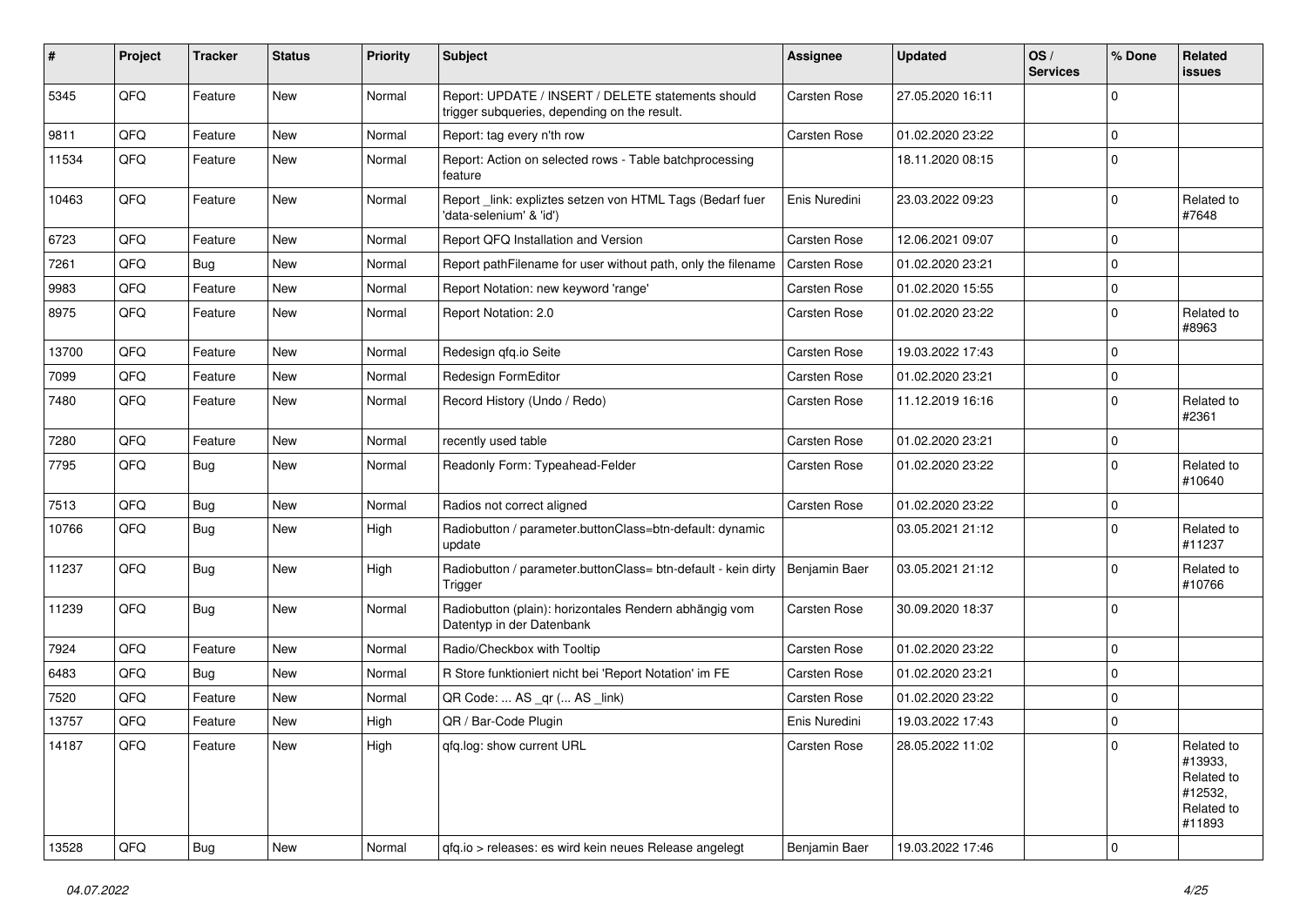| $\sharp$ | Project | <b>Tracker</b> | <b>Status</b> | <b>Priority</b> | <b>Subject</b>                                                                                                                        | <b>Assignee</b>        | <b>Updated</b>   | OS/<br><b>Services</b> | % Done      | Related<br><b>issues</b>                    |
|----------|---------|----------------|---------------|-----------------|---------------------------------------------------------------------------------------------------------------------------------------|------------------------|------------------|------------------------|-------------|---------------------------------------------|
| 9927     | QFQ     | Feature        | <b>New</b>    | Normal          | QFQ Update: a) Update nur machen wenn BE User<br>eingeloggt ist., b) Bei Fehler genaue Meldung welcher<br>Updateschritt Probleme hat. | Carsten Rose           | 22.01.2020 12:59 |                        | $\Omega$    |                                             |
| 7524     | QFQ     | <b>Bug</b>     | <b>New</b>    | Normal          | QFQ throws a 'General Error' if 'fileadmin/protected/log/' is<br>not writeable                                                        | Carsten Rose           | 01.02.2020 23:22 |                        | $\Omega$    |                                             |
| 13609    | QFQ     | Feature        | <b>New</b>    | Normal          | QFQ Introduction: Seite aufloesen                                                                                                     | Philipp<br>Gröbelbauer | 28.05.2022 11:02 |                        | $\mathbf 0$ |                                             |
| 12465    | QFQ     | Feature        | <b>New</b>    | Normal          | QFQ Function: use in FE to fill StoreRecord                                                                                           | Carsten Rose           | 05.05.2021 21:58 |                        | $\pmb{0}$   |                                             |
| 13592    | QFQ     | Bug            | <b>New</b>    | Normal          | QFQ Build Queue: das vergeben von Tags klappt nicht. Es<br>werden keine Releases gebaut.                                              | Carsten Rose           | 19.03.2022 17:45 |                        | $\mathbf 0$ |                                             |
| 14376    | QFQ     | Feature        | <b>New</b>    | Normal          | QFQ Bootstrap: if missing, create stored procedures                                                                                   | Enis Nuredini          | 19.06.2022 16:37 |                        | $\mathbf 0$ |                                             |
| 10658    | QFQ     | Bug            | <b>New</b>    | Normal          | processReadOnly broken                                                                                                                | <b>Carsten Rose</b>    | 27.05.2020 17:55 |                        | $\mathbf 0$ |                                             |
| 4023     | QFQ     | Feature        | New           | Normal          | prepared statements - FE action: salveld, sqllnsert,<br>sqlUpdate, sqlDelete, sqlBefore, sqlAfter                                     | Carsten Rose           | 11.12.2019 16:15 |                        | $\Omega$    |                                             |
| 10080    | QFQ     | Feature        | <b>New</b>    | Normal          | Popup on 'save' / 'close': configure dialog (answer<br>yes/no/cancle/)                                                                | <b>Carsten Rose</b>    | 28.03.2021 20:52 |                        | $\mathbf 0$ | Is duplicate<br>of #12262                   |
| 11668    | QFQ     | Bug            | <b>New</b>    | Normal          | Play function.sgl - problem with mysgl                                                                                                | Carsten Rose           | 03.05.2021 20:48 |                        | $\mathbf 0$ |                                             |
| 12556    | QFQ     | Feature        | <b>New</b>    | Normal          | Pills Title: colored = static or dynamic on allrequiredgiven                                                                          | Benjamin Baer          | 19.03.2022 17:49 |                        | $\pmb{0}$   |                                             |
| 8668     | QFQ     | <b>Bug</b>     | <b>New</b>    | High            | Pill disabled: dyamic mode 'hidden' not respected - FE is still<br>required                                                           | Carsten Rose           | 03.05.2021 21:14 |                        | $\mathbf 0$ |                                             |
| 10819    | QFQ     | Feature        | <b>New</b>    | Normal          | Persistent SIP - second try                                                                                                           | Carsten Rose           | 29.06.2020 23:02 |                        | $\Omega$    | Related to<br>#6261                         |
| 6261     | QFQ     | Feature        | <b>New</b>    | Normal          | Persistent SIP                                                                                                                        | Carsten Rose           | 12.06.2021 09:07 |                        | $\mathbf 0$ | Related to<br>#10819                        |
| 5715     | QFQ     | Feature        | <b>New</b>    | High            | <b>PDF Caching</b>                                                                                                                    | Carsten Rose           | 03.05.2021 21:14 |                        | $\mathbf 0$ | Related to<br>#5851,<br>Related to<br>#6357 |
| 10384    | QFQ     | Feature        | <b>New</b>    | Normal          | Parameter Exchange QFQ Instances                                                                                                      |                        | 07.05.2020 09:38 |                        | $\mathbf 0$ |                                             |
| 7681     | QFQ     | Feature        | <b>New</b>    | Normal          | Optional switch off 'check for modified record'                                                                                       | <b>Carsten Rose</b>    | 01.02.2020 23:21 |                        | $\mathbf 0$ |                                             |
| 7650     | QFQ     | <b>Bug</b>     | <b>New</b>    | High            | Optional do not show 'required' sign on FormElement                                                                                   | <b>Carsten Rose</b>    | 03.05.2021 21:14 |                        | $\mathbf 0$ |                                             |
| 7685     | QFQ     | <b>Bug</b>     | <b>New</b>    | Normal          | Open FormElement from QFQ error message and save<br>modified record: error about missing {{formId:F}}                                 | Carsten Rose           | 01.02.2020 23:22 |                        | $\Omega$    |                                             |
| 14090    | QFQ     | Feature        | <b>New</b>    | Normal          | Nützliche script funktionen                                                                                                           | <b>Carsten Rose</b>    | 28.05.2022 11:03 |                        | $\mathbf 0$ |                                             |
| 12133    | QFQ     | Bug            | <b>New</b>    | Normal          | NPM, phpSpreadSheet aktualisieren                                                                                                     | Carsten Rose           | 15.03.2021 09:04 |                        | $\mathbf 0$ |                                             |
| 5782     | QFQ     | Feature        | <b>New</b>    | Normal          | NextCloud API                                                                                                                         | Carsten Rose           | 01.02.2020 10:02 |                        | $\mathbf 0$ |                                             |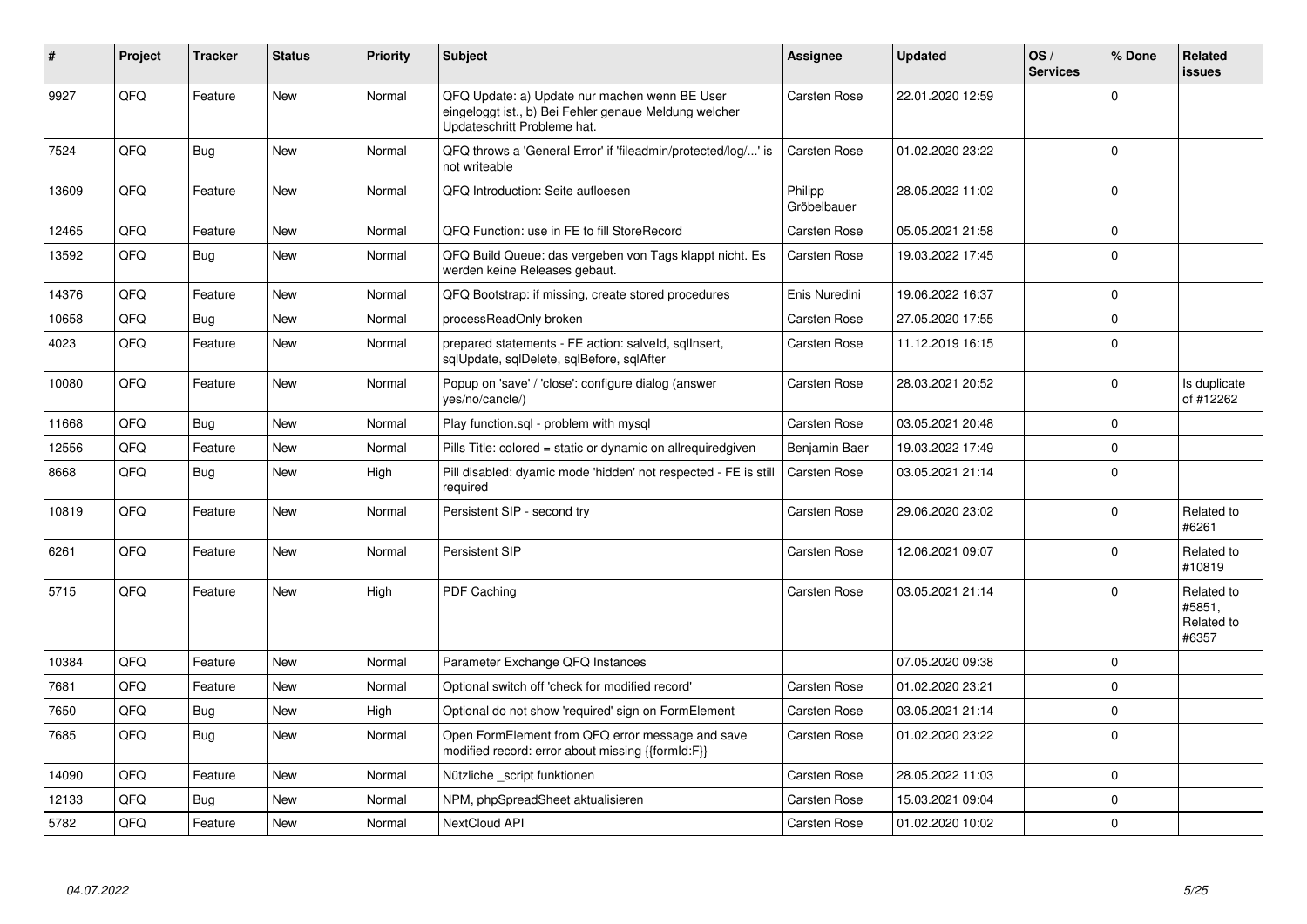| #     | Project | <b>Tracker</b> | <b>Status</b> | <b>Priority</b> | <b>Subject</b>                                                                           | <b>Assignee</b> | <b>Updated</b>   | OS/<br><b>Services</b> | % Done       | Related<br><b>issues</b>                                             |
|-------|---------|----------------|---------------|-----------------|------------------------------------------------------------------------------------------|-----------------|------------------|------------------------|--------------|----------------------------------------------------------------------|
| 6437  | QFQ     | Feature        | <b>New</b>    | Normal          | Neuer Mode Button bei FormElementen                                                      | Carsten Rose    | 01.02.2020 23:21 |                        | $\Omega$     | Related to<br>#9668.<br>Blocked by<br>#9678                          |
| 12023 | QFQ     | Feature        | <b>New</b>    | Normal          | MySQL Stored Precdure: QDECODESPECIALCHAR()                                              | Carsten Rose    | 16.02.2021 11:16 |                        | 0            | Related to<br>#12022                                                 |
| 11667 | QFQ     | Bug            | <b>New</b>    | Normal          | MySQL mariadb-server-10.3: Incorrect datetime value                                      | Carsten Rose    | 03.05.2021 20:48 |                        | 0            |                                                                      |
| 11695 | QFQ     | Bug            | New           | Normal          | MultiForm required FE Error                                                              | Carsten Rose    | 04.12.2020 13:34 |                        | 0            |                                                                      |
| 10714 | QFQ     | Feature        | <b>New</b>    | Normal          | multi Table Form                                                                         | Carsten Rose    | 16.03.2021 18:44 |                        | 0            |                                                                      |
| 11516 | QFQ     | Feature        | <b>New</b>    | Normal          | Multi Page Form (Previous/Next Buttons)                                                  | Carsten Rose    | 16.03.2021 17:52 |                        | $\Omega$     |                                                                      |
| 13332 | QFQ     | <b>Bug</b>     | <b>New</b>    | Normal          | Multi Form: Required Felder werden visuell nicht markiert.                               | Carsten Rose    | 19.03.2022 17:47 |                        | 0            |                                                                      |
| 13331 | QFQ     | <b>Bug</b>     | New           | Normal          | Multi Form: Clear Icon misplaced                                                         | Carsten Rose    | 19.03.2022 17:47 |                        | $\Omega$     |                                                                      |
| 10508 | QFQ     | <b>Bug</b>     | <b>New</b>    | High            | Multi Form broken on Multi DB Instance                                                   | Carsten Rose    | 03.05.2021 21:12 |                        | 0            |                                                                      |
| 9706  | QFQ     | Feature        | New           | Normal          | Multi File Upload (hidden template group)                                                | Carsten Rose    | 01.02.2020 23:22 |                        | $\Omega$     | Related to<br>#7521,<br>Related to<br>#5562,<br>Related to<br>#13330 |
| 5459  | QFQ     | Bug            | <b>New</b>    | High            | Multi DB: spread system tables between 'QFQ' and<br>'Data'-DB                            | Carsten Rose    | 03.05.2021 21:14 |                        | $\Omega$     | Related to<br>#4720                                                  |
| 6765  | QFQ     | Feature        | <b>New</b>    | Normal          | Moeglichkeit via QFQ eigene Logs zu schreiben                                            | Carsten Rose    | 01.02.2020 23:21 |                        | $\Omega$     |                                                                      |
| 11523 | QFQ     | Feature        | <b>New</b>    | Normal          | Mit dynamic Update erkennen, ob Upload gemacht wurde                                     | Carsten Rose    | 13.11.2020 15:07 |                        | $\Omega$     | Related to<br>#9533                                                  |
| 12039 | QFQ     | Feature        | New           | Normal          | Missing htmlSpecialChar() in pre processing on form submit                               |                 | 18.02.2021 00:09 |                        | $\Omega$     | Related to<br>#14320                                                 |
| 10014 | QFQ     | Feature        | <b>New</b>    | Normal          | Manual.rst: describe behaviour and process order of<br>fillStoreVar, slaveId, sqlBefore, | Carsten Rose    | 01.02.2020 22:31 |                        | $\Omega$     |                                                                      |
| 9208  | QFQ     | Feature        | <b>New</b>    | Normal          | Manage 'recent' records                                                                  | Carsten Rose    | 01.02.2020 23:22 |                        | $\Omega$     |                                                                      |
| 11747 | QFQ     | Feature        | New           | Normal          | Maintenance Page with Redirect                                                           | Carsten Rose    | 03.05.2021 20:47 |                        | $\Omega$     | Related to<br>#11741                                                 |
| 3504  | QFQ     | Feature        | New           | Normal          | Logging: welche Action FEs werden wann wie ausgefuehrt                                   | Carsten Rose    | 01.02.2020 23:21 |                        | <sup>0</sup> | Related to<br>#5458,<br>Related to<br>#4092                          |
| 2361  | QFQ     | Feature        | <b>New</b>    | Normal          | Logging wer/wann/wo welches Formular aufgerufen hat                                      | Carsten Rose    | 11.12.2019 16:15 |                        | $\Omega$     | Related to<br>#4432.<br>Related to<br>#7480                          |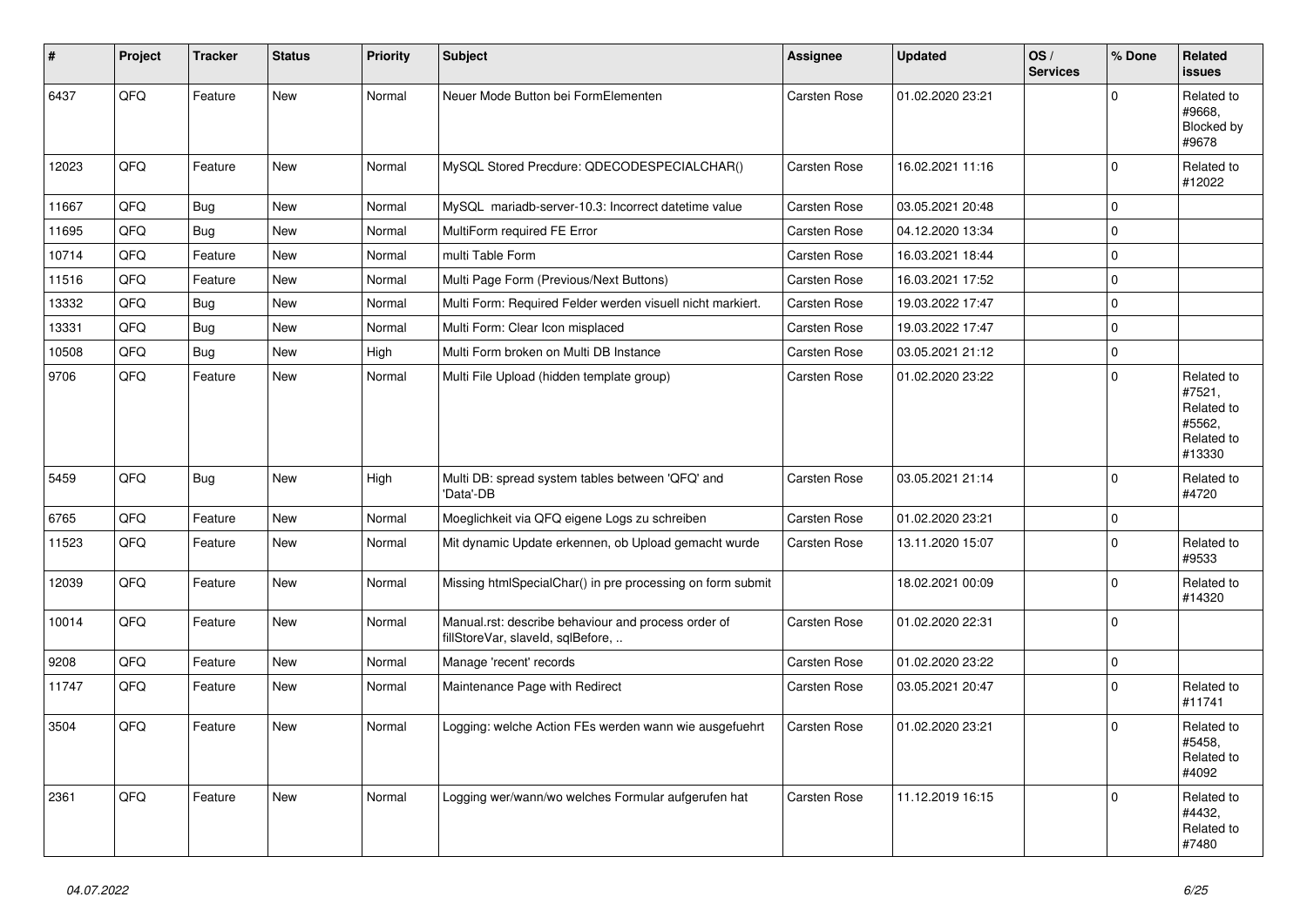| #     | Project | <b>Tracker</b> | <b>Status</b> | <b>Priority</b> | <b>Subject</b>                                                               | <b>Assignee</b> | <b>Updated</b>   | OS/<br><b>Services</b> | % Done    | Related<br><b>issues</b>                                              |
|-------|---------|----------------|---------------|-----------------|------------------------------------------------------------------------------|-----------------|------------------|------------------------|-----------|-----------------------------------------------------------------------|
| 9777  | QFQ     | Feature        | <b>New</b>    | Normal          | Logging QFQ Variables                                                        | Carsten Rose    | 16.12.2019 17:17 |                        | $\Omega$  |                                                                       |
| 12490 | QFQ     | Feature        | <b>New</b>    | Normal          | Loading Plugins in QFQ - see what tinymce does. (lazy<br>loading)            | Benjamin Baer   | 08.06.2022 10:37 |                        | $\Omega$  | Related to<br>#12611,<br>Related to<br>#10013,<br>Related to<br>#7732 |
| 8702  | QFQ     | Feature        | <b>New</b>    | Normal          | Load Record which is locked: missing user info                               | Carsten Rose    | 11.12.2019 16:16 |                        | $\Omega$  | Related to<br>#9789                                                   |
| 10593 | QFQ     | Feature        | <b>New</b>    | Normal          | label2: text behind input element                                            | Carsten Rose    | 16.05.2020 10:57 |                        | $\Omega$  |                                                                       |
| 14305 | QFQ     | <b>Bug</b>     | <b>New</b>    | Normal          | Inline Report editing does not create history entries                        | Carsten Rose    | 10.06.2022 11:55 |                        | $\Omega$  |                                                                       |
| 14091 | QFQ     | <b>Bug</b>     | New           | Normal          | inconsistent template path for twig                                          | Carsten Rose    | 19.04.2022 18:36 |                        | $\Omega$  |                                                                       |
| 12513 | QFQ     | <b>Bug</b>     | <b>New</b>    | High            | Implement server side check of maxlength                                     | Carsten Rose    | 07.12.2021 17:19 |                        | $\Omega$  |                                                                       |
| 7660  | QFQ     | Feature        | New           | Normal          | IMAP: import mails to DB, move / delete mails                                | Carsten Rose    | 01.02.2020 09:52 |                        | 0         |                                                                       |
| 8217  | QFQ     | Feature        | New           | Normal          | if-elseif-else construct                                                     | Carsten Rose    | 16.03.2021 18:41 |                        | $\Omega$  | Related to<br>#10716                                                  |
| 12480 | QFQ     | Feature        | <b>New</b>    | Normal          | If QFQ upgrade is running, block further request                             | Carsten Rose    | 03.05.2021 20:45 |                        | $\Omega$  |                                                                       |
| 11702 | QFQ     | Feature        | New           | Normal          | HTML Special Char makes no sense for 'allbut' if '&' is<br>forbidden         | Carsten Rose    | 07.12.2021 16:35 |                        | $\Omega$  | Related to<br>#5112,<br>Related to<br>#14320                          |
| 8891  | QFQ     | <b>Bug</b>     | <b>New</b>    | High            | formSubmitLog: do not log passwords                                          | Enis Nuredini   | 25.03.2022 09:06 |                        | $\Omega$  |                                                                       |
| 6609  | QFQ     | Feature        | <b>New</b>    | Normal          | Formlet: JSON API erweitern                                                  | Carsten Rose    | 01.02.2020 23:21 |                        | 50        |                                                                       |
| 6602  | QFQ     | Feature        | <b>New</b>    | Normal          | Formlet: in Report auf Mausklick ein mini-form oeffnen                       | Carsten Rose    | 11.12.2019 16:16 |                        | $\Omega$  |                                                                       |
| 10322 | QFQ     | Bug            | New           | Normal          | FormElement / Radio: missing column 'enum' >> FE not<br>reported             | Carsten Rose    | 07.05.2020 09:37 |                        | $\Omega$  |                                                                       |
| 7890  | QFQ     | Bug            | <b>New</b>    | Normal          | FormElement 'required': extraButtonInfo not aligned                          | Carsten Rose    | 11.06.2021 21:17 |                        | $\Omega$  | Related to<br>#11517                                                  |
| 14395 | QFQ     | Support        | <b>New</b>    | Normal          | FormEditor: Virtual table columns                                            | Enis Nuredini   | 21.06.2022 16:09 |                        | $\pmb{0}$ |                                                                       |
| 8083  | QFQ     | Bug            | <b>New</b>    | High            | FormEditor: primary table list does not respect<br>'indexDb={{indexData:Y}}' | Carsten Rose    | 03.05.2021 21:14 |                        | $\Omega$  | Has duplicate<br>#6678                                                |
| 9537  | QFQ     | Feature        | <b>New</b>    | Normal          | FormEditor: Edit fieldset in FrontEnd                                        | Carsten Rose    | 01.02.2020 23:22 |                        | $\Omega$  |                                                                       |
| 12468 | QFQ     | <b>Bug</b>     | <b>New</b>    | Urgent          | Form: update Form.title after save                                           | Carsten Rose    | 03.05.2021 21:12 |                        | $\Omega$  |                                                                       |
| 12156 | QFQ     | Feature        | New           | Normal          | Form: Optional disable 'leave page'                                          |                 | 03.05.2021 20:45 |                        | $\Omega$  |                                                                       |
| 6289  | QFQ     | Feature        | <b>New</b>    | Normal          | Form: Log                                                                    | Carsten Rose    | 01.02.2020 23:21 |                        | $\Omega$  |                                                                       |
| 9773  | QFQ     | Bug            | New           | Normal          | form.parameter.formModeGlobal=requiredOff                                    | Carsten Rose    | 01.02.2020 15:56 |                        | $\Omega$  |                                                                       |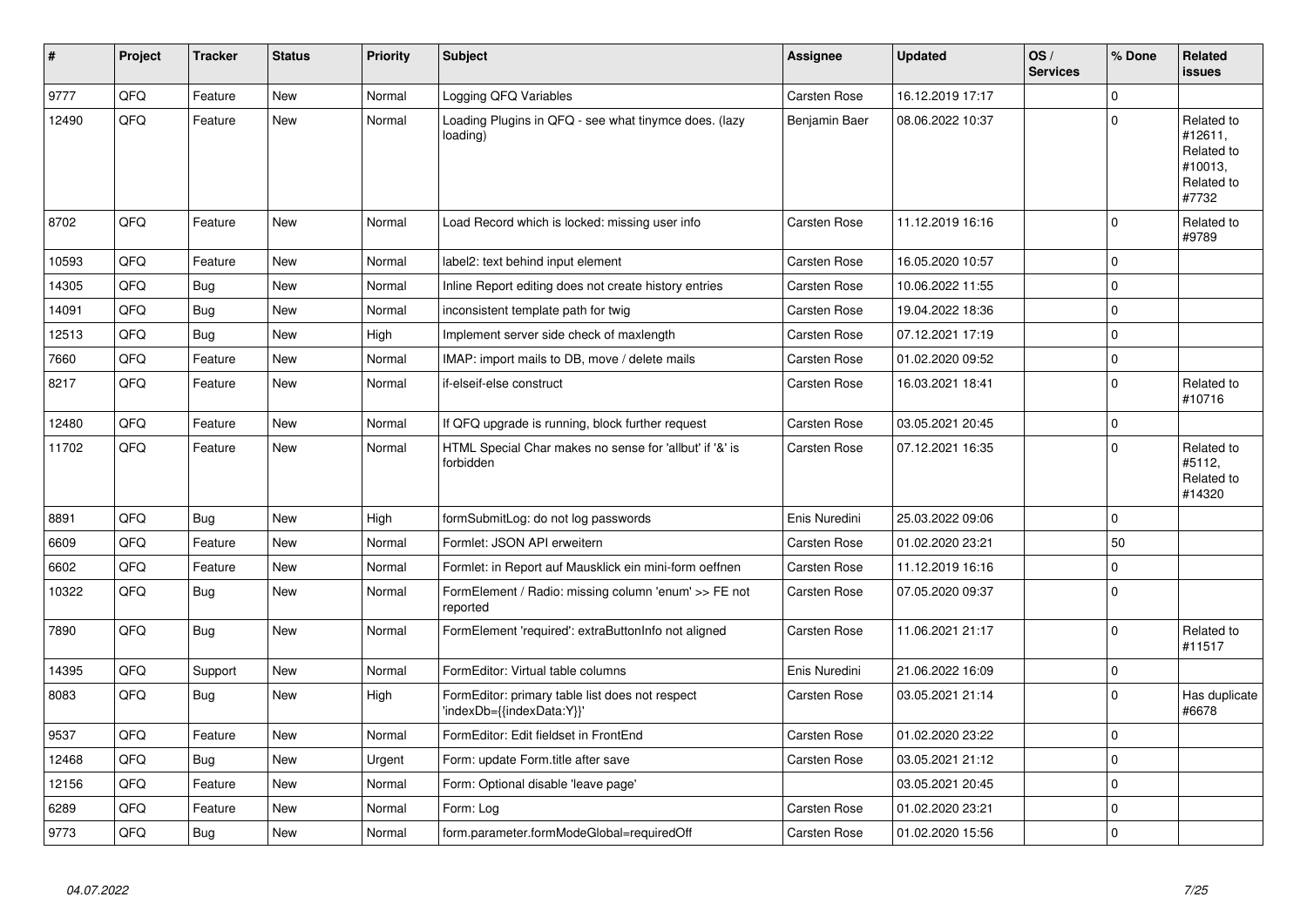| #     | Project | <b>Tracker</b> | <b>Status</b> | <b>Priority</b> | <b>Subject</b>                                                                                                                                      | Assignee            | <b>Updated</b>   | OS/<br><b>Services</b> | % Done      | <b>Related</b><br>issues                     |
|-------|---------|----------------|---------------|-----------------|-----------------------------------------------------------------------------------------------------------------------------------------------------|---------------------|------------------|------------------------|-------------|----------------------------------------------|
| 12581 | QFQ     | Bug            | <b>New</b>    | Normal          | Form.forward=close: Record 'new' in new browser tab ><br>save (& close) >> Form is not reloaded with new created<br>record id and stays in mode=new | Carsten Rose        | 19.03.2022 17:48 |                        | $\mathbf 0$ |                                              |
| 14245 | QFQ     | <b>Bug</b>     | New           | Normal          | Form Save Btn bleibt disabled wenn Datumsfeld über<br>Datepicker geändert                                                                           | Enis Nuredini       | 27.05.2022 13:45 |                        | $\Omega$    | Related to<br>#13689                         |
| 14322 | QFQ     | <b>Bug</b>     | New           | Normal          | Form Load: by default no scroll (save & close should be<br>visible)                                                                                 | Enis Nuredini       | 15.06.2022 14:12 |                        | $\Omega$    | Related to<br>#14321.<br>Related to<br>#6232 |
| 4756  | QFQ     | <b>Bug</b>     | New           | Normal          | Form dirty even nothing changes                                                                                                                     | Carsten Rose        | 11.12.2019 16:16 |                        | $\mathbf 0$ |                                              |
| 9602  | QFQ     | Feature        | New           | Normal          | Form definition as JSON                                                                                                                             | Carsten Rose        | 01.02.2020 23:21 |                        | $\mathbf 0$ | Related to<br>#9600                          |
| 11716 | QFQ     | Feature        | New           | Normal          | Form an beliebiger Stelle im Report anzeigen                                                                                                        |                     | 09.12.2020 09:47 |                        | $\mathbf 0$ |                                              |
| 10763 | QFQ     | Feature        | New           | Normal          | form accessed and submitted despite logout?                                                                                                         |                     | 16.06.2020 11:43 |                        | $\pmb{0}$   |                                              |
| 8336  | QFQ     | Feature        | <b>New</b>    | Normal          | Form > modified > Close New: a) Optional disable popup, b)<br>custom text, c) mode on save: close stay                                              | Carsten Rose        | 01.02.2020 23:22 |                        | $\mathbf 0$ | Related to<br>#8335                          |
| 13716 | QFQ     | Bug            | New           | High            | Firefox ask to store username/password                                                                                                              | Enis Nuredini       | 30.05.2022 09:31 |                        | $\mathbf 0$ | Related to<br>#13827                         |
| 6462  | QFQ     | <b>Bug</b>     | <b>New</b>    | Normal          | File Upload: Nutzlose Fehlermeldung wenn Datei zu gross                                                                                             | Carsten Rose        | 01.02.2020 23:21 |                        | $\Omega$    | Related to<br>#6139                          |
| 4413  | QFQ     | Feature        | New           | Normal          | fieldset: show/hidden, modeSql, dynamicUpdate                                                                                                       | <b>Carsten Rose</b> | 09.02.2022 15:19 |                        | $\pmb{0}$   |                                              |
| 10937 | QFQ     | <b>Bug</b>     | New           | Normal          | Fehler mit abhängigen Select- Feldern beim Positionieren                                                                                            | Carsten Rose        | 12.11.2020 23:45 |                        | $\pmb{0}$   |                                              |
| 7920  | QFQ     | Feature        | <b>New</b>    | Normal          | FE: Syntax Highlight, Zeinlenumbruch                                                                                                                | Carsten Rose        | 01.02.2020 10:03 |                        | $\mathbf 0$ |                                              |
| 7512  | QFQ     | Bug            | New           | Normal          | FE: inputType=number >> 'pattern' is not respected                                                                                                  | Carsten Rose        | 01.02.2020 23:22 |                        | $\mathbf 0$ |                                              |
| 9533  | QFQ     | <b>Bug</b>     | New           | Normal          | FE.type=upload: Check in 'beforeSave' if upload is given                                                                                            | Carsten Rose        | 01.02.2020 23:22 |                        | $\pmb{0}$   | Related to<br>#11523                         |
| 9347  | QFQ     | Bug            | <b>New</b>    | High            | FE.type=upload with dynamic show/hidden: required not<br>detected                                                                                   | Carsten Rose        | 12.06.2021 10:40 |                        | $\mathbf 0$ | Related to<br>#5305,<br>Related to<br>#12398 |
| 12162 | QFQ     | Feature        | New           | Normal          | FE.type=sendmail: personalized mailing (several mails) via<br>template                                                                              | Carsten Rose        | 03.05.2021 20:45 |                        | $\mathbf 0$ |                                              |
| 10082 | QFQ     | Bug            | New           | Normal          | FE.type=SELECT - 'sanatize' Class                                                                                                                   | Carsten Rose        | 07.05.2020 09:36 |                        | $\mathbf 0$ | Related to<br>#10081                         |
| 7899  | QFQ     | <b>Bug</b>     | New           | High            | Fe.type=password / retype / required: always complain about<br>missing value                                                                        | Carsten Rose        | 03.05.2021 21:14 |                        | $\mathbf 0$ |                                              |
| 9317  | QFQ     | Bug            | New           | Normal          | FE.type=note: with dynamic show/hidden an empty label<br>causes trouble                                                                             | Carsten Rose        | 01.02.2020 23:22 |                        | $\mathbf 0$ |                                              |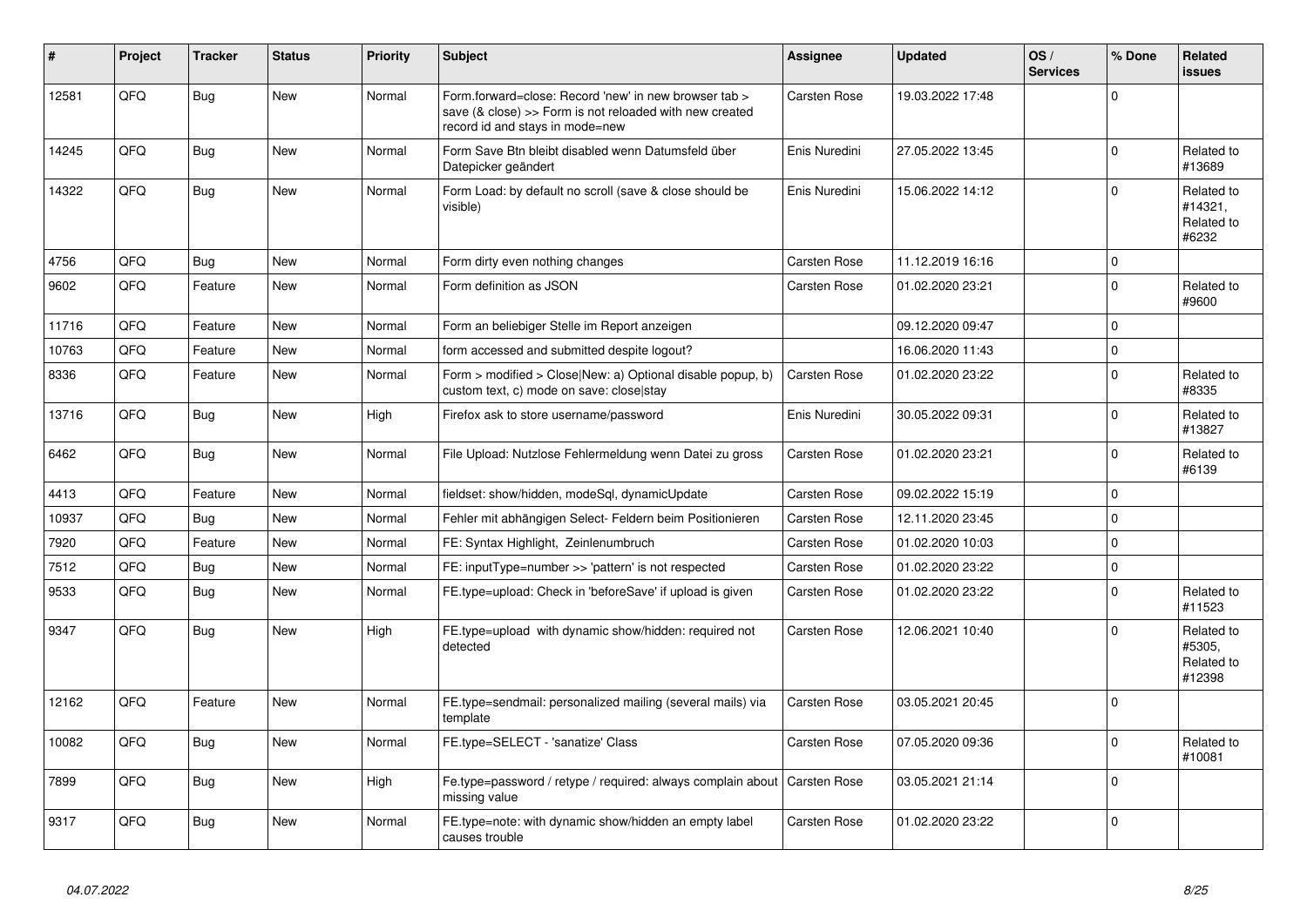| ∦     | Project | <b>Tracker</b> | <b>Status</b> | <b>Priority</b> | <b>Subject</b>                                                                                                   | Assignee        | <b>Updated</b>   | OS/<br><b>Services</b> | % Done      | Related<br>issues                                |
|-------|---------|----------------|---------------|-----------------|------------------------------------------------------------------------------------------------------------------|-----------------|------------------|------------------------|-------------|--------------------------------------------------|
| 8049  | QFQ     | <b>Bug</b>     | <b>New</b>    | Normal          | FE.type=note, column 'value': text moves some pixel to top<br>after save                                         | Carsten Rose    | 01.02.2020 23:22 |                        | $\Omega$    |                                                  |
| 5559  | QFQ     | Bug            | <b>New</b>    | Normal          | FE.type = Upload: 'accept' might contain variables                                                               | Carsten Rose    | 11.05.2020 21:23 |                        | $\Omega$    |                                                  |
| 3547  | QFQ     | Bug            | New           | Normal          | FE of type 'note' causes writing of empty fields.                                                                | Carsten Rose    | 01.02.2020 23:21 |                        | $\mathbf 0$ |                                                  |
| 12040 | QFQ     | Bug            | <b>New</b>    | Normal          | FE Mode 'hidden' für zwei FEs auf einer Zeile                                                                    | Carsten Rose    | 18.02.2021 10:13 |                        | $\mathbf 0$ |                                                  |
| 9531  | QFQ     | <b>Bug</b>     | <b>New</b>    | High            | FE File: Dynamic Update / modeSql / required detected even<br>it not set                                         | Carsten Rose    | 11.06.2021 20:32 |                        | $\mathbf 0$ | Related to<br>#12398                             |
| 7812  | QFQ     | Feature        | <b>New</b>    | Normal          | FE 'Subrecord' - new option 'subrecordShowFilter',<br>'subrecordPaging'                                          | Carsten Rose    | 01.02.2020 23:22 |                        | $\Omega$    |                                                  |
| 9352  | QFQ     | Feature        | New           | Normal          | FE 'Native' fire slaveld, sqlAfter, sqlIns                                                                       | Carsten Rose    | 01.02.2020 23:22 |                        | $\mathbf 0$ |                                                  |
| 8719  | QFQ     | Feature        | <b>New</b>    | Normal          | extraButtonLock: add support for 0/1                                                                             | Carsten Rose    | 01.02.2020 23:22 |                        | $\Omega$    |                                                  |
| 14185 | QFQ     | Feature        | <b>New</b>    | Normal          | External/Autocron.php - better suitable directory                                                                | Support: System | 28.05.2022 11:03 |                        | $\mathbf 0$ |                                                  |
| 14464 | QFQ     | Support        | New           | Normal          | Exception: Missing button to edit FormElement with broken<br>sqlValidate / beforeLoad                            | Carsten Rose    | 04.07.2022 00:13 |                        | $\Omega$    |                                                  |
| 6594  | QFQ     | Feature        | New           | Normal          | Excel: on download, check if there is a valid sip                                                                | Carsten Rose    | 01.02.2020 23:21 |                        | $\mathbf 0$ |                                                  |
| 12024 | QFQ     | Feature        | <b>New</b>    | Normal          | Excel Export: text columns by default decode<br>htmlspeciachar()                                                 | Carsten Rose    | 17.02.2021 23:55 |                        | $\Omega$    | Related to<br>#12022                             |
| 10976 | QFQ     | Feature        | <b>New</b>    | Normal          | Excel Export Verbesserungen                                                                                      | Carsten Rose    | 06.08.2020 10:56 |                        | $\mathbf 0$ |                                                  |
| 10324 | QFQ     | Bug            | <b>New</b>    | Normal          | Excel Export mit Template funktioniert nur, wenn Template<br>vor uid kommt                                       |                 | 30.03.2020 11:20 |                        | $\Omega$    | Related to<br>#10257                             |
| 10874 | QFQ     | Feature        | <b>New</b>    | Normal          | Erstellen eines Foreign Keys in der Tabelle "FormElement"                                                        |                 | 13.07.2020 10:11 |                        | 0           |                                                  |
| 9128  | QFQ     | Feature        | <b>New</b>    | Normal          | Error Message: not replaced variables- a) replace back to<br>'{{', b) underline                                  | Carsten Rose    | 01.02.2020 23:22 |                        | $\Omega$    | Related to<br>#9129                              |
| 9127  | QFQ     | <b>Bug</b>     | <b>New</b>    | Normal          | Error Message: change 'roll over' color - text not readable                                                      | Carsten Rose    | 01.02.2020 23:22 |                        | $\mathbf 0$ |                                                  |
| 6912  | QFQ     | <b>Bug</b>     | <b>New</b>    | Normal          | error Message Var 'deadline' already set in SIP - in Form<br>with FE.value={{deadline:R:::{{deadlinePeriod:Y}}}} | Carsten Rose    | 01.02.2020 23:21 |                        | $\mathbf 0$ |                                                  |
| 7547  | QFQ     | Bug            | <b>New</b>    | Normal          | Error Message in afterSave: wrong parameter column<br>reported                                                   | Carsten Rose    | 01.02.2020 23:22 |                        | $\mathbf 0$ |                                                  |
| 6677  | QFQ     | <b>Bug</b>     | <b>New</b>    | Normal          | Error message FE Action Element: no/wrong FE reference<br>who cause the problem.                                 | Carsten Rose    | 01.02.2020 23:21 |                        | $\Omega$    |                                                  |
| 9013  | QFQ     | Bug            | New           | Normal          | Error in Twig template not handled                                                                               | Carsten Rose    | 20.10.2021 13:43 |                        | $\mathsf 0$ |                                                  |
| 12066 | QFQ     | Bug            | New           | High            | enterAsSubmit: Forward wird nicht ausgeführt                                                                     | Enis Nuredini   | 29.05.2022 09:23 |                        | $\mathbf 0$ |                                                  |
| 13689 | QFQ     | <b>Bug</b>     | New           | Normal          | Enter auf Eingabefeld mit ungültigem Wert führt zu blurry<br>Seite                                               | Enis Nuredini   | 28.05.2022 10:53 |                        | $\mathbf 0$ | Related to<br>#14245, Has<br>duplicate<br>#11891 |
| 3864  | QFQ     | Feature        | New           | Normal          | Encrypt / decrypt field                                                                                          | Enis Nuredini   | 30.06.2022 16:29 |                        | 0           |                                                  |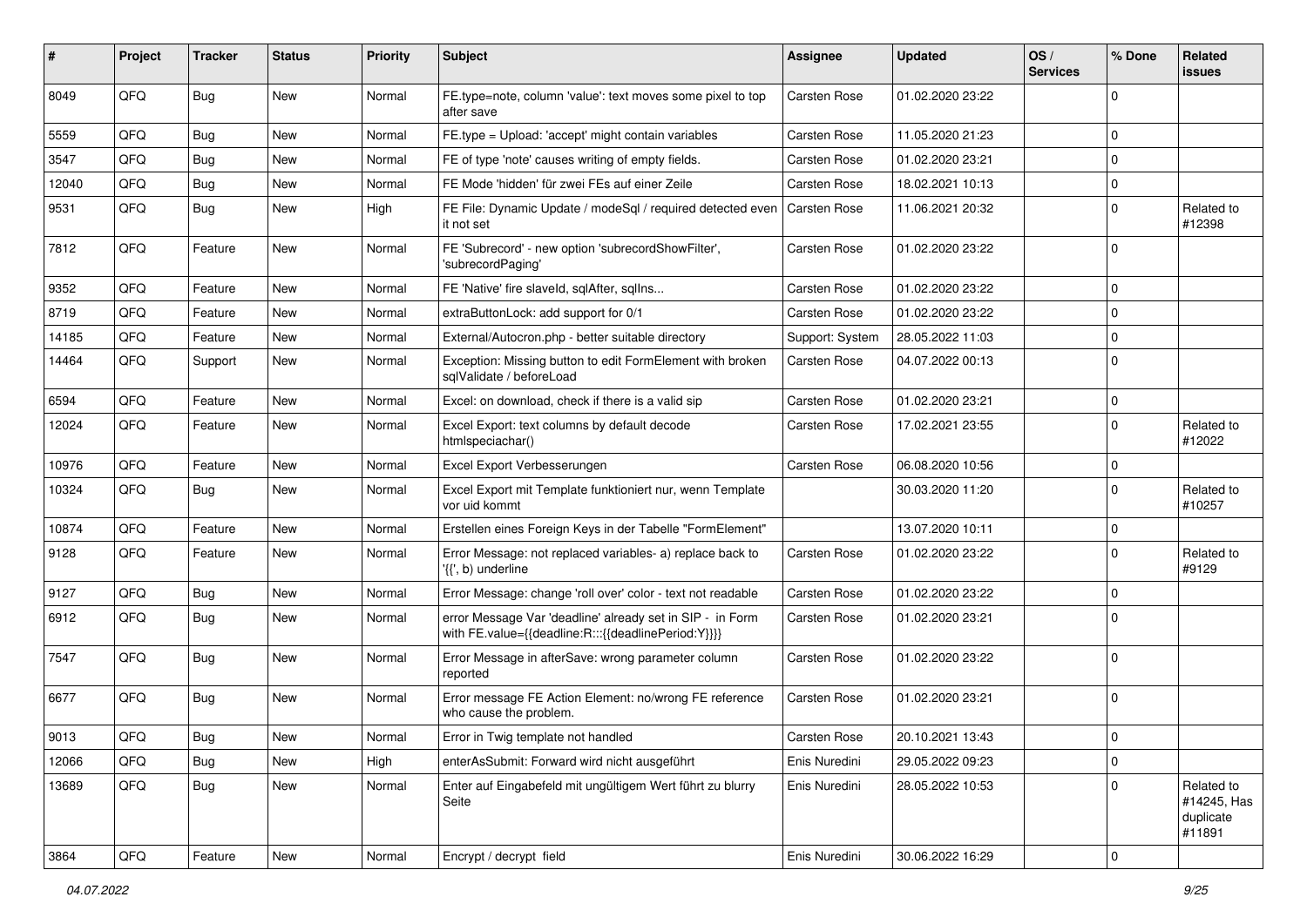| #     | Project | <b>Tracker</b> | <b>Status</b> | <b>Priority</b> | <b>Subject</b>                                                                                        | <b>Assignee</b> | <b>Updated</b>   | OS/<br><b>Services</b> | % Done      | Related<br>issues      |
|-------|---------|----------------|---------------|-----------------|-------------------------------------------------------------------------------------------------------|-----------------|------------------|------------------------|-------------|------------------------|
| 10759 | QFQ     | <b>Bug</b>     | <b>New</b>    | Normal          | emptyMeansNull - Feld falsch aktualisiert                                                             |                 | 12.11.2020 23:45 |                        | $\mathbf 0$ |                        |
| 12989 | QFQ     | <b>Bug</b>     | <b>New</b>    | Normal          | empty string does not trigger dynamic update                                                          | Enis Nuredini   | 28.05.2022 11:09 |                        | $\pmb{0}$   |                        |
| 9783  | QFQ     | <b>Bug</b>     | <b>New</b>    | Normal          | Email with special characters                                                                         | Carsten Rose    | 01.02.2020 23:22 |                        | $\mathbf 0$ |                        |
| 11460 | QFQ     | Feature        | New           | Normal          | Easier creation of changelog: gitchangelog                                                            | Carsten Rose    | 12.06.2021 10:20 |                        | 0           | Related to<br>#13467   |
| 7109  | QFQ     | Feature        | New           | Normal          | Dynamic Updates: row/element hide                                                                     | Carsten Rose    | 01.02.2020 23:22 |                        | $\mathbf 0$ | Has duplicate<br>#4081 |
| 7002  | QFQ     | Bug            | <b>New</b>    | Normal          | Dynamic Update: row does not disappear / appear                                                       | Carsten Rose    | 01.02.2020 23:22 |                        | $\mathbf 0$ |                        |
| 11195 | QFQ     | Bug            | <b>New</b>    | Low             | Dynamic Update: Note not updated if new text is empty<br>(v20.4)                                      |                 | 25.09.2020 11:14 |                        | $\mathbf 0$ |                        |
| 4082  | QFQ     | Feature        | <b>New</b>    | Normal          | Dynamic Update: modeSql - useful default                                                              | Carsten Rose    | 01.02.2020 23:22 |                        | $\pmb{0}$   |                        |
| 11504 | QFQ     | Feature        | New           | Normal          | Dynamic Update: Button text update for 'Save',' Close' &<br>'Delete'                                  | Carsten Rose    | 12.11.2020 23:44 |                        | $\mathbf 0$ |                        |
| 12670 | QFQ     | Bug            | New           | High            | Dropdown-Menu classes können nicht mehr angegeben<br>werden                                           | Carsten Rose    | 07.12.2021 17:19 |                        | $\pmb{0}$   |                        |
| 10119 | QFQ     | Feature        | <b>New</b>    | Normal          | Dropdown (selectlist) & TypeAhead: format and catagorize<br>list                                      | Carsten Rose    | 07.05.2020 09:36 |                        | $\mathbf 0$ |                        |
| 12603 | QFQ     | Feature        | New           | Normal          | Dropdown (Select), Radio, checkbox:<br>itemListAlways={{!SELECT key, value}}                          | Carsten Rose    | 19.03.2022 17:47 |                        | $\mathbf 0$ |                        |
| 6292  | QFQ     | Feature        | New           | Normal          | Download: File speichern mit Hash aber original Filename in<br>der Datenbank vermerken fuer Downloads | Carsten Rose    | 01.02.2020 23:21 |                        | $\mathbf 0$ |                        |
| 10996 | QFQ     | Feature        | <b>New</b>    | Normal          | Download video via sip: no seek                                                                       | Carsten Rose    | 12.08.2020 14:18 |                        | $\mathbf 0$ |                        |
| 5221  | QFQ     | Bug            | New           | High            | Download Dialog: Bleibt stehen in FF wenn Datei<br>automatisch gespeichert wird.                      | Carsten Rose    | 03.05.2021 21:14 |                        | $\mathbf 0$ |                        |
| 12109 | QFQ     | Feature        | New           | Normal          | Donwload Link: Plain, SIP, Persistent Link, Peristent SIP -<br>new notation                           | Carsten Rose    | 03.05.2021 20:45 |                        | $\mathbf 0$ | Related to<br>#12085   |
| 14377 | QFQ     | Bug            | <b>New</b>    | Normal          | Documentation > General Tips: white page after migration                                              | Enis Nuredini   | 19.06.2022 16:37 |                        | 0           |                        |
| 13460 | QFQ     | Bug            | New           | Normal          | Doc: Password set/reset  password should not processed<br>with 'html encode'                          | Carsten Rose    | 19.03.2022 17:46 |                        | $\mathbf 0$ |                        |
| 7481  | QFQ     | Feature        | <b>New</b>    | Normal          | Detect 'BaseUrl' automatically                                                                        | Carsten Rose    | 01.02.2020 23:21 |                        | $\pmb{0}$   |                        |
| 9348  | QFQ     | Feature        | New           | Normal          | defaultThumbnailSize: pre render thumbnails                                                           | Carsten Rose    | 12.06.2021 09:05 |                        | $\pmb{0}$   |                        |
| 9136  | QFQ     | Feature        | New           | Normal          | Create ZIP files with dynamic PDFs                                                                    | Carsten Rose    | 01.02.2020 23:22 |                        | $\mathsf 0$ |                        |
| 13841 | QFQ     | Feature        | New           | Normal          | Create PDF via iText - evaluate                                                                       | Carsten Rose    | 19.03.2022 17:42 |                        | $\mathbf 0$ |                        |
| 13843 | QFQ     | Feature        | New           | Normal          | Create JWT via QFQ                                                                                    | Carsten Rose    | 19.03.2022 17:42 |                        | 0           |                        |
| 8089  | QFQ     | Feature        | New           | Normal          | Copy/Paste for FormElements                                                                           | Carsten Rose    | 01.02.2020 23:22 |                        | $\pmb{0}$   |                        |
| 12330 | QFQ     | Feature        | New           | Normal          | Copy to input field / text area / TinyMCE                                                             | Carsten Rose    | 07.04.2021 09:01 |                        | $\mathsf 0$ |                        |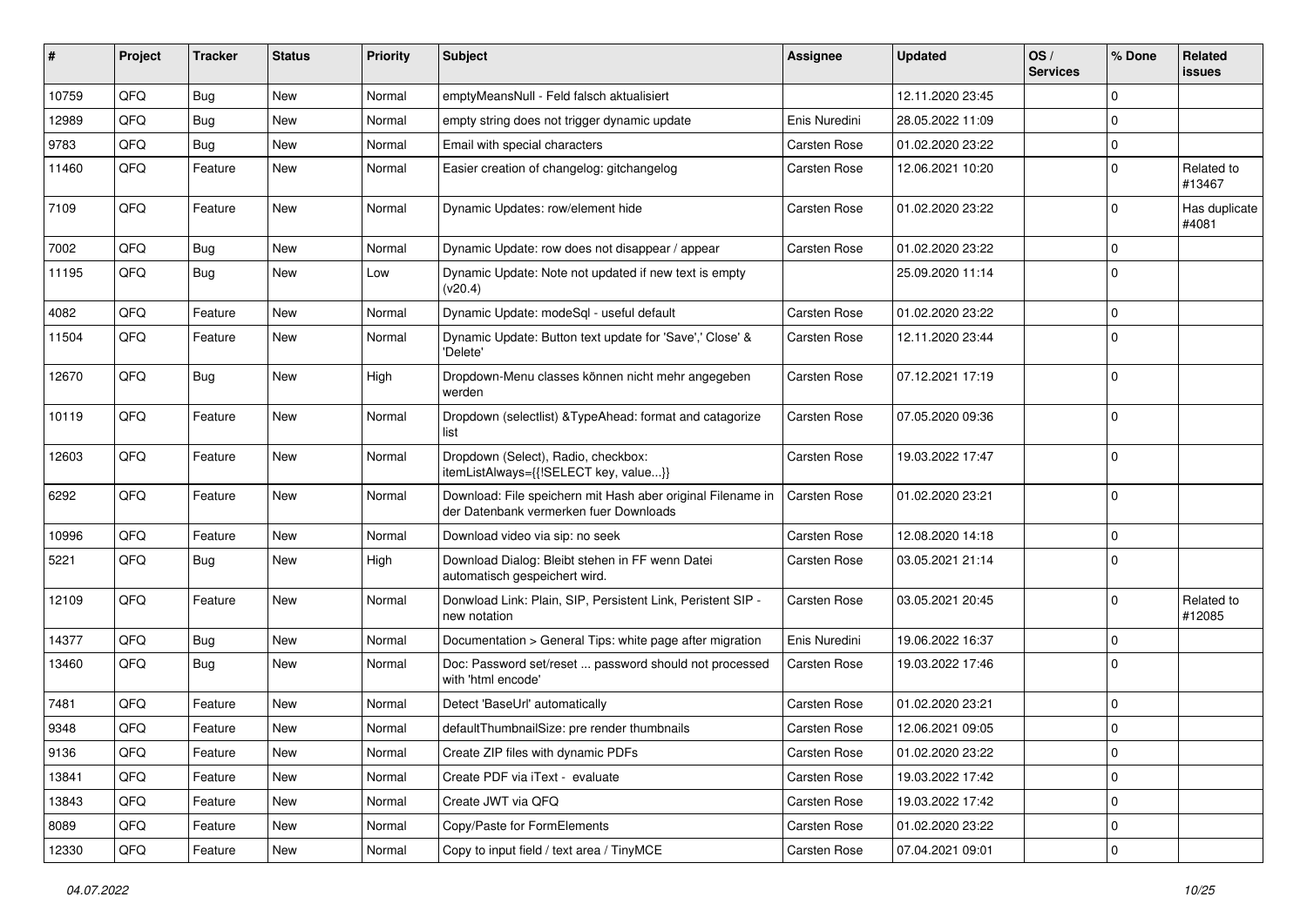| #     | Project | <b>Tracker</b> | <b>Status</b> | <b>Priority</b> | <b>Subject</b>                                                                                       | <b>Assignee</b>     | <b>Updated</b>   | OS/<br><b>Services</b> | % Done      | Related<br><b>issues</b>                      |
|-------|---------|----------------|---------------|-----------------|------------------------------------------------------------------------------------------------------|---------------------|------------------|------------------------|-------------|-----------------------------------------------|
| 12327 | QFQ     | Bug            | <b>New</b>    | Normal          | Copy to clipboard: Glyphicon can not be changed                                                      | <b>Carsten Rose</b> | 27.12.2021 17:59 |                        | $\mathbf 0$ |                                               |
| 12714 | QFQ     | Bug            | <b>New</b>    | Normal          | Conversion of GIF to PDF broken when GIF contains Alpha.                                             | Carsten Rose        | 19.03.2022 17:49 |                        | $\mathbf 0$ |                                               |
| 7102  | QFQ     | Feature        | <b>New</b>    | Normal          | Comment sign in report: '#' and '--'                                                                 | Carsten Rose        | 01.02.2020 23:21 |                        | $\pmb{0}$   |                                               |
| 12476 | QFQ     | Feature        | <b>New</b>    | Normal          | clearMe: a) should trigger 'dirty', b) sticky on textarea resize                                     | Benjamin Baer       | 04.01.2022 08:40 |                        | $\mathbf 0$ | Related to<br>#9528                           |
| 11057 | QFQ     | <b>Bug</b>     | New           | High            | Checkboxes ohne span.checkmark im Report werden<br>ausgeblendet                                      | Benjamin Baer       | 03.05.2021 21:12 |                        | $\mathbf 0$ | Related to<br>#11039                          |
| 12163 | QFQ     | Feature        | <b>New</b>    | Normal          | Checkbox: table wrap                                                                                 | <b>Carsten Rose</b> | 03.05.2021 20:51 |                        | $\pmb{0}$   |                                               |
| 11752 | QFQ     | <b>Bug</b>     | <b>New</b>    | Normal          | checkbox renders multiple input elements with same name                                              | Carsten Rose        | 17.12.2020 14:58 |                        | $\pmb{0}$   | Related to<br>#11750                          |
| 9853  | QFQ     | Feature        | <b>New</b>    | Normal          | Check das SQL / QFQ / Mail Logfile geschrieben wird                                                  |                     | 09.01.2020 11:15 |                        | $\mathbf 0$ |                                               |
| 12474 | QFQ     | Feature        | <b>New</b>    | Normal          | Check BaseConfigURL if it is given and the the last char is '/'                                      | Carsten Rose        | 03.05.2021 20:45 |                        | $\mathbf 0$ |                                               |
| 13451 | QFQ     | <b>Bug</b>     | <b>New</b>    | Normal          | Character Counter / Max Character: Problem in Safari                                                 | Carsten Rose        | 15.04.2022 17:18 |                        | $\mathbf 0$ |                                               |
| 13467 | QFQ     | Feature        | <b>New</b>    | Normal          | ChangeLog Generator                                                                                  | Carsten Rose        | 19.03.2022 17:46 |                        | $\mathbf 0$ | Related to<br>#11460                          |
| 9781  | QFQ     | Feature        | New           | Normal          | Button: CSS class to make buttons smaller                                                            | Carsten Rose        | 01.02.2020 23:22 |                        | $\mathbf 0$ |                                               |
| 9177  | QFQ     | Bug            | New           | Normal          | Bug? QFQ tries to save an action FE, which has real<br>existing column name                          | Carsten Rose        | 01.02.2020 23:22 |                        | $\mathbf 0$ |                                               |
| 11893 | QFQ     | Feature        | <b>New</b>    | High            | Broken SIP: a) only report one time, b) only report in main<br>column                                | Carsten Rose        | 12.05.2021 12:13 |                        | $\mathbf 0$ | Related to<br>#12532.<br>Related to<br>#14187 |
| 13647 | QFQ     | <b>Bug</b>     | <b>New</b>    | Normal          | Autofocus funktioniert nicht auf Chrome                                                              | Benjamin Baer       | 19.03.2022 17:44 |                        | $\mathbf 0$ |                                               |
| 8431  | QFQ     | Bug            | <b>New</b>    | High            | autocron.php with wrong path                                                                         | Carsten Rose        | 03.05.2021 21:14 |                        | $\mathbf 0$ |                                               |
| 12146 | QFQ     | Feature        | New           | Normal          | Autocron Job: Anzeigen wann der naechste Job ausgefuehrt<br>wird, resp das er nicht ausgefuehrt wird | Carsten Rose        | 15.03.2021 15:23 |                        | $\mathbf 0$ |                                               |
| 4250  | QFQ     | Feature        | New           | Normal          | AutoCron in QFQ via PHP                                                                              | <b>Carsten Rose</b> | 01.02.2020 23:21 |                        | $\mathbf 0$ | Related to<br>#3292,<br>Related to<br>#3291   |
| 10890 | QFQ     | <b>Bug</b>     | <b>New</b>    | Normal          | AutoCron hangs                                                                                       |                     | 20.07.2020 13:56 |                        | $\mathbf 0$ |                                               |
| 9275  | QFQ     | <b>Bug</b>     | <b>New</b>    | Normal          | autcron: t3 page, which takes to long to respond, is not<br>reported properly                        | Carsten Rose        | 01.02.2020 23:22 |                        | 100         |                                               |
| 11522 | QFQ     | Bug            | New           | Normal          | Aus/Einblenden von Reitern                                                                           |                     | 13.11.2020 14:58 |                        | $\mathbf 0$ |                                               |
| 14233 | QFQ     | Bug            | New           | Normal          | AS _link: question - HTML is not rendered                                                            | <b>Carsten Rose</b> | 28.05.2022 11:02 |                        | $\pmb{0}$   |                                               |
| 13945 | QFQ     | Feature        | New           | Normal          | As link: content before/after link                                                                   | Enis Nuredini       | 28.05.2022 11:01 |                        | $\Omega$    | Related to<br>#12262                          |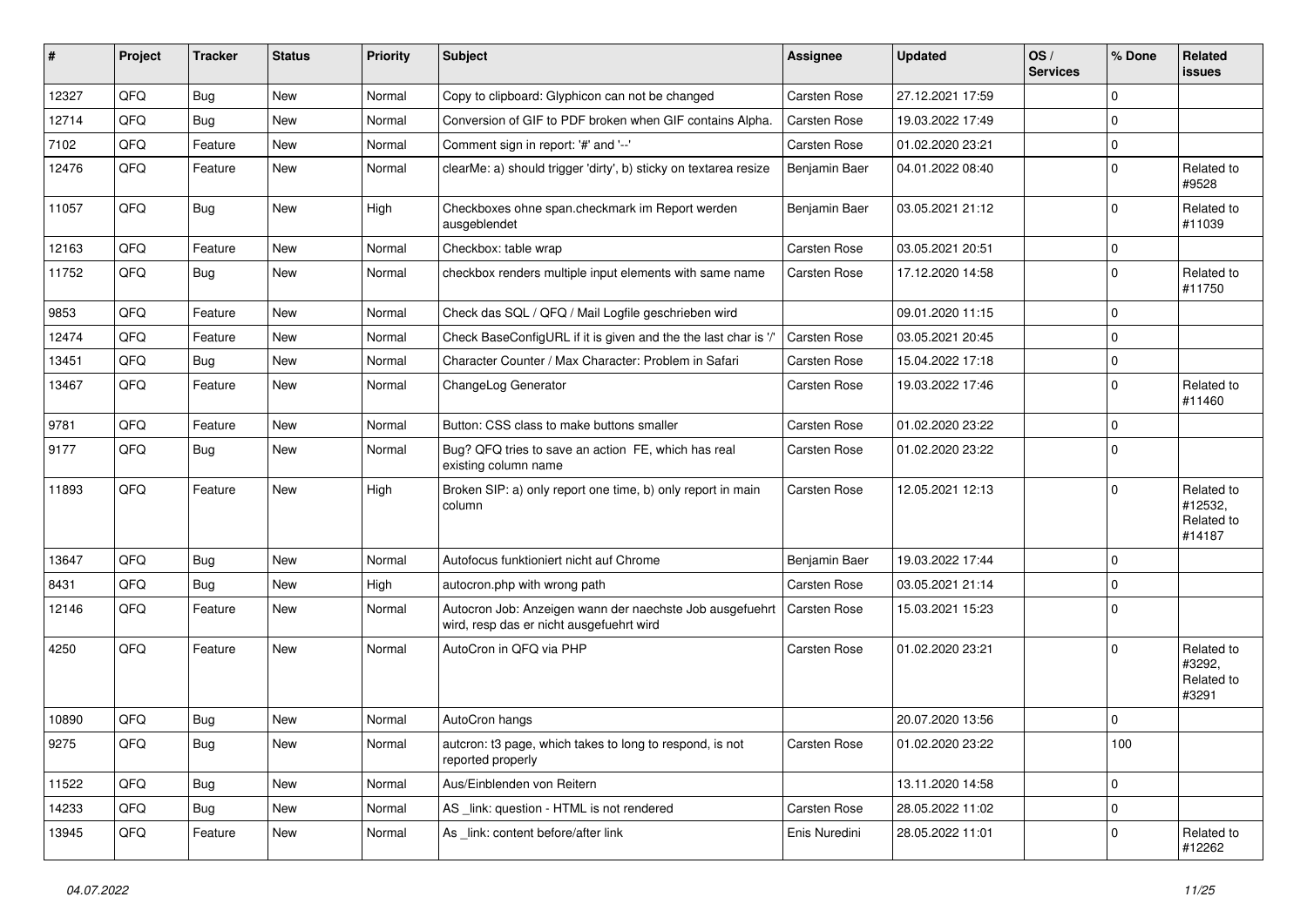| ∦     | Project | <b>Tracker</b> | <b>Status</b> | <b>Priority</b> | <b>Subject</b>                                                                                                                        | <b>Assignee</b> | <b>Updated</b>   | OS/<br><b>Services</b> | % Done      | Related<br>issues                             |
|-------|---------|----------------|---------------|-----------------|---------------------------------------------------------------------------------------------------------------------------------------|-----------------|------------------|------------------------|-------------|-----------------------------------------------|
| 14077 | QFQ     | Bug            | New           | Normal          | As _link: Attribute 'class' missing by r:1 and r:3 - but should<br>set                                                                | Carsten Rose    | 28.05.2022 11:02 |                        | $\Omega$    | Related to<br>#5342,<br>Related to<br>#4343   |
| 12119 | QFQ     | Feature        | <b>New</b>    | Normal          | AS paged: error message missing if there ist no 'r' argument.                                                                         | Carsten Rose    | 03.05.2021 20:51 |                        | $\mathbf 0$ |                                               |
| 8962  | QFQ     | Feature        | New           | High            | allow for form fields with identical names                                                                                            | Carsten Rose    | 03.05.2021 21:14 |                        | $\mathbf 0$ |                                               |
| 10979 | QFQ     | Feature        | <b>New</b>    | Normal          | Ajax Calls an API - dataReport                                                                                                        | Carsten Rose    | 11.05.2022 12:15 |                        | $\mathbf 0$ |                                               |
| 7342  | QFQ     | Feature        | New           | Normal          | add content = hide this                                                                                                               | Carsten Rose    | 01.02.2020 23:21 |                        | $\mathbf 0$ |                                               |
| 5131  | QFQ     | Feature        | <b>New</b>    | Normal          | Activate Spin Gear ('wait/busy' indicator) via LINK attribute                                                                         | Carsten Rose    | 01.02.2020 23:21 |                        | $\mathbf 0$ |                                               |
| 12412 | QFQ     | Feature        | New           | Normal          | Action/Escape qualifier 'e' (empty), '0': if given, an empty<br>string (or '0') will be treated as 'not found'                        | Carsten Rose    | 08.05.2021 09:40 |                        | $\Omega$    | Related to<br>#12413,<br>Related to<br>#10012 |
| 11715 | QFQ     | Bug            | New           | Normal          | acceptZeroAsRequired and requiredOffButMark do not<br>coincide                                                                        |                 | 08.12.2020 12:13 |                        | $\mathbf 0$ |                                               |
| 11535 | QFQ     | Feature        | <b>New</b>    | Normal          | Ability to create SQL columns in frontend QFQ forms                                                                                   |                 | 17.11.2020 12:11 |                        | $\mathbf 0$ |                                               |
| 12038 | QFQ     | Feature        | New           | Normal          | a) STORE_VAR: filenameOnlyStripUniq, b) SP:<br>QSTRIPUNIQ()                                                                           |                 | 17.02.2021 23:55 |                        | $\Omega$    |                                               |
| 12544 | QFQ     | Feature        | <b>New</b>    | High            | a) ' AS _link' new also as ' AS _format', b) sortierung via<br>'display: none;', c) '_format' benoeitgt nicht zwingend<br>u/U/p/m/z/d | Carsten Rose    | 14.12.2021 16:03 |                        | $\Omega$    |                                               |
| 12269 | QFQ     | Feature        | <b>New</b>    | Normal          | 2FA - Login                                                                                                                           | Carsten Rose    | 03.05.2021 20:45 |                        | $\mathbf 0$ |                                               |
| 5576  | QFQ     | Bug            | <b>New</b>    | Normal          | Using MySQL 'DROP' requires privilege - wich is not really<br>necessary.                                                              | Carsten Rose    | 01.02.2020 23:21 |                        | $\mathbf 0$ |                                               |
| 6116  | QFQ     | Bug            | Priorize      | High            | value of checkbox not saved                                                                                                           | Carsten Rose    | 07.12.2021 17:19 |                        | $\mathbf 0$ |                                               |
| 9947  | QFQ     | Bug            | Priorize      | Normal          | Unwanted error message if missing 'typeAheadSqlPrefetch'                                                                              | Carsten Rose    | 01.02.2020 10:13 |                        | $\mathbf 0$ |                                               |
| 13943 | QFQ     | Bug            | Priorize      | Normal          | unable to find formgroup                                                                                                              | Enis Nuredini   | 28.05.2022 11:03 |                        | $\mathbf 0$ |                                               |
| 11320 | QFQ     | Feature        | Priorize      | Normal          | Typo3 Version 10 support                                                                                                              | Carsten Rose    | 05.05.2021 22:09 |                        | $\mathbf 0$ |                                               |
| 4457  | QFQ     | <b>Bug</b>     | Priorize      | Normal          | typeahead: pressing return to select an item, saves the form<br>and closes the form.                                                  | Benjamin Baer   | 03.01.2022 08:01 |                        | $\mathbf 0$ | Related to<br>#4398                           |
| 8044  | QFQ     | Feature        | Priorize      | Normal          | Transaction: a) Form, b) Report                                                                                                       | Carsten Rose    | 05.05.2021 22:14 |                        | $\mathbf 0$ | Related to<br>#8043                           |
| 9968  | QFQ     | Feature        | Priorize      | Normal          | Tooltip in Links for Developer                                                                                                        | Carsten Rose    | 01.02.2020 23:17 |                        | $\mathbf 0$ |                                               |
| 9173  | QFQ     | <b>Bug</b>     | Priorize      | Urgent          | Stale Record Lock: Firefox                                                                                                            | Carsten Rose    | 03.05.2021 21:14 |                        | $\mathbf 0$ | Related to<br>#9789                           |
| 12504 | QFQ     | Feature        | Priorize      | Normal          | sql.log: report fe.id                                                                                                                 | Carsten Rose    | 05.05.2021 22:09 |                        | $\mathbf 0$ |                                               |
| 9928  | QFQ     | Feature        | Priorize      | Normal          | SpecialColumnName: a) Deprecated: ' AS "_+tag " ', b)<br>New: ' AS "_ <tag1><tag2>" '</tag2></tag1>                                   | Carsten Rose    | 01.02.2020 23:17 |                        | $\mathbf 0$ | Related to<br>#9929                           |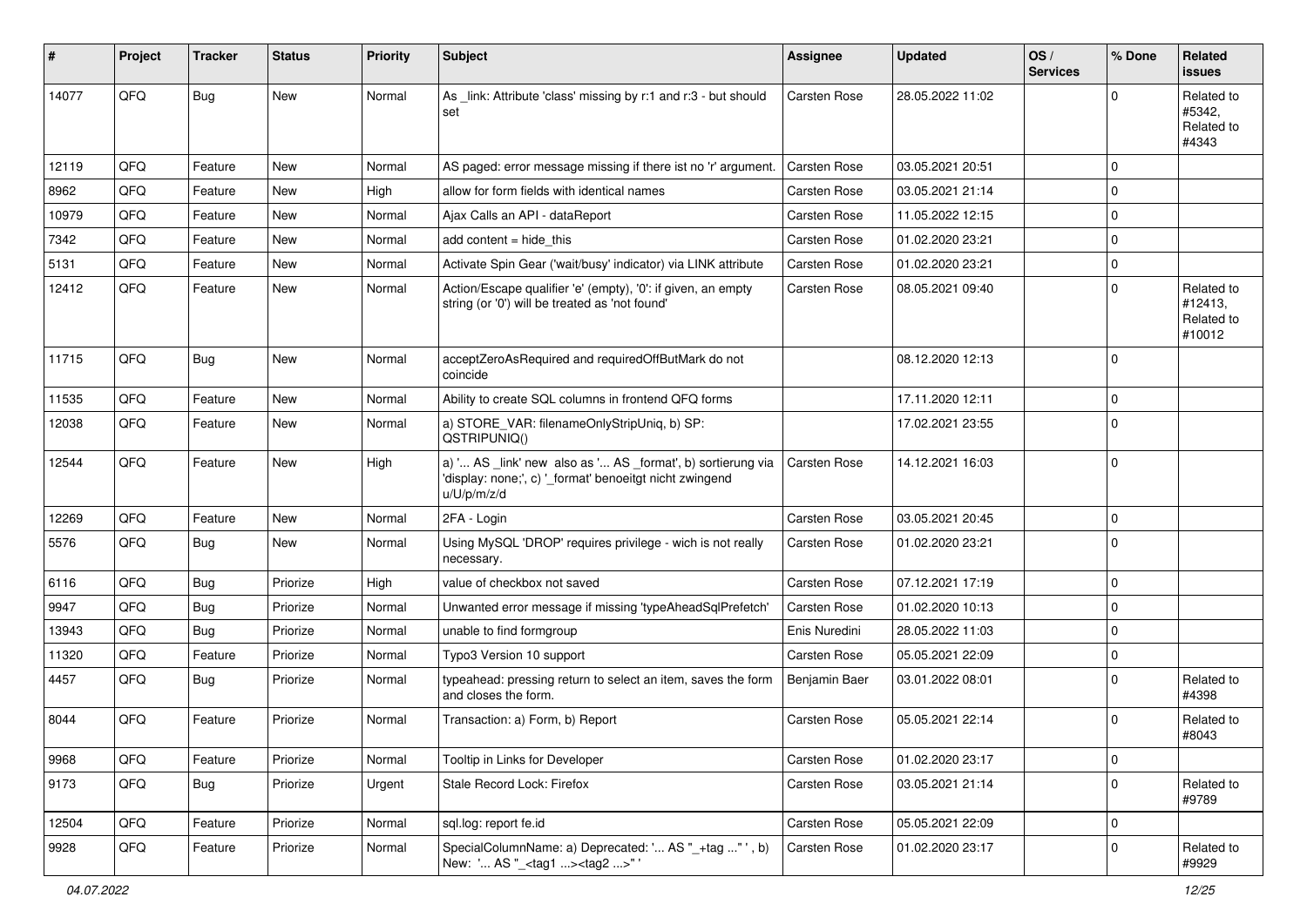| $\vert$ # | <b>Project</b> | <b>Tracker</b> | <b>Status</b> | <b>Priority</b> | <b>Subject</b>                                                       | <b>Assignee</b>     | <b>Updated</b>   | OS/<br><b>Services</b> | % Done      | Related<br>issues                                                      |
|-----------|----------------|----------------|---------------|-----------------|----------------------------------------------------------------------|---------------------|------------------|------------------------|-------------|------------------------------------------------------------------------|
| 9121      | QFQ            | Bug            | Priorize      | High            | sip links have r and __dbIndexData set                               | <b>Carsten Rose</b> | 12.06.2021 10:41 |                        | 0           |                                                                        |
| 8963      | QFQ            | Feature        | Priorize      | Normal          | Setting values in a store: flexible way                              | Carsten Rose        | 05.05.2021 22:10 |                        | $\pmb{0}$   | Related to<br>#8975                                                    |
| 13900     | QFQ            | Feature        | Priorize      | Normal          | Selenium: Check das Cookie/PDF funktioniert                          | Enis Nuredini       | 25.03.2022 12:45 |                        | $\Omega$    |                                                                        |
| 7616      | QFQ            | <b>Bug</b>     | Priorize      | Normal          | Selectlist with Enum & Dynamic Update                                | Carsten Rose        | 01.02.2020 10:13 |                        | $\mathbf 0$ |                                                                        |
| 7730      | QFQ            | Feature        | Priorize      | Normal          | SELECT Box: title in between                                         | Benjamin Baer       | 01.02.2020 23:22 |                        | $\mathbf 0$ |                                                                        |
| 5366      | QFQ            | Feature        | Priorize      | Normal          | Saving with keyboard shortcuts                                       | Benjamin Baer       | 21.03.2022 09:47 |                        | 0           |                                                                        |
| 9394      | QFQ            | Feature        | Priorize      | Normal          | REST: allow for non numerical ids in get requests                    | <b>Carsten Rose</b> | 05.05.2021 22:10 |                        | $\Omega$    |                                                                        |
| 10005     | QFQ            | Feature        | Priorize      | Normal          | Report / special column name:  AS calendar                           | Carsten Rose        | 03.06.2020 17:28 |                        | $\pmb{0}$   |                                                                        |
| 10012     | QFQ            | Feature        | Priorize      | Normal          | redirectAllMailTo: {{beEmail:T}}                                     | Carsten Rose        | 08.05.2021 09:54 |                        | $\mathbf 0$ | Related to<br>#12412,<br>Related to<br>#12413,<br>Related to<br>#10011 |
| 3867      | QFQ            | Feature        | Priorize      | Normal          | Readonly Formular: Template Groups add/delete<br>ausbeldnen          | <b>Carsten Rose</b> | 05.05.2021 22:12 |                        | $\Omega$    |                                                                        |
| 6574      | QFQ            | Bug            | Priorize      | Normal          | gfg.log: Fehlermeldung wurde angezeigt, aber nicht geloggt           | Carsten Rose        | 01.02.2020 10:13 |                        | 0           |                                                                        |
| 6140      | QFQ            | Bug            | Priorize      | Normal          | QFQ DnD Sort: Locked fields                                          | Benjamin Baer       | 21.03.2022 09:56 |                        | $\mathbf 0$ |                                                                        |
| 9135      | QFQ            | Feature        | Priorize      | Normal          | Progress Bar generic / replace old hourglass download<br>popup       | Benjamin Baer       | 03.01.2022 07:43 |                        | 0           |                                                                        |
| 8204      | QFQ            | Feature        | Priorize      | High            | Position 'required mark'                                             | Carsten Rose        | 16.06.2021 13:44 |                        | $\mathbf 0$ |                                                                        |
| 10011     | QFQ            | Feature        | Priorize      | Normal          | Offer new STORE_TYPO3 Variable 'beUser', 'beEmail'                   | Carsten Rose        | 08.05.2021 09:51 |                        | $\Omega$    | Related to<br>#10012,<br>Related to<br>#12511                          |
| 12325     | QFQ            | Bug            | Priorize      | Normal          | MultiDB form.dblndex not working for report syntax                   | Carsten Rose        | 07.09.2021 13:37 |                        | $\Omega$    | Related to<br>#12145,<br>Related to<br>#12314                          |
| 10015     | QFQ            | Feature        | Priorize      | Normal          | Monospace in Textarea                                                | Carsten Rose        | 03.02.2020 13:40 |                        | $\Omega$    |                                                                        |
| 10569     | QFQ            | Feature        | Priorize      | Normal          | link blank more safe                                                 | Enis Nuredini       | 25.03.2022 12:44 |                        | $\Omega$    |                                                                        |
| 6566      | QFQ            | Bug            | Priorize      | Normal          | Link Function 'delete': provided parameter missing on page<br>reload | Benjamin Baer       | 03.01.2022 08:08 |                        | $\Omega$    |                                                                        |
| 14371     | QFQ            | Feature        | Priorize      | Normal          | LDAP via REPORT                                                      | Carsten Rose        | 19.06.2022 16:37 |                        | $\mathbf 0$ |                                                                        |
| 7522      | QFQ            | Feature        | Priorize      | Normal          | Inserting default index.html to folder (Avoid Apache Indexing)       | Carsten Rose        | 01.02.2020 10:13 |                        | 0           |                                                                        |
| 7965      | QFQ            | Feature        | Priorize      | Normal          | Input type 'text' with visual format - currency                      | Benjamin Baer       | 03.01.2022 07:45 |                        | $\Omega$    |                                                                        |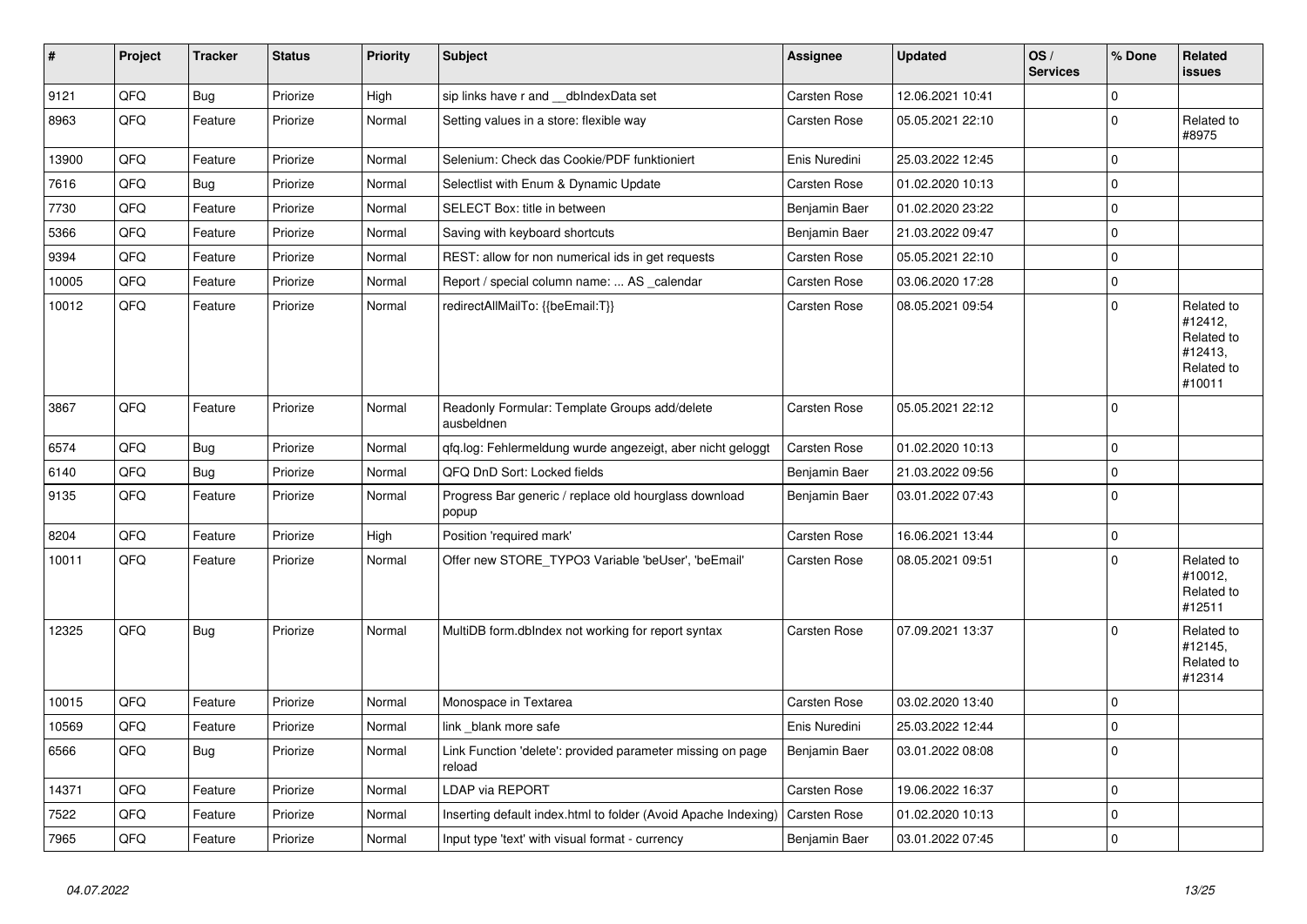| #     | Project | <b>Tracker</b> | <b>Status</b> | <b>Priority</b> | <b>Subject</b>                                                                                           | <b>Assignee</b> | <b>Updated</b>   | OS/<br><b>Services</b> | % Done      | Related<br>issues                                                       |
|-------|---------|----------------|---------------|-----------------|----------------------------------------------------------------------------------------------------------|-----------------|------------------|------------------------|-------------|-------------------------------------------------------------------------|
| 9834  | QFQ     | Bug            | Priorize      | Normal          | Input elements with tag 'disabled' are missing on<br>form-submit: server option 'processReadOnly' broken | Carsten Rose    | 07.12.2021 16:43 |                        | $\Omega$    | Related to<br>#9691.<br>Related to<br>#5305, Has<br>duplicate<br>#12331 |
| 14283 | QFQ     | <b>Bug</b>     | Priorize      | Normal          | HEIC / HEIF convert doesn't trigger                                                                      | Carsten Rose    | 19.06.2022 16:37 |                        | $\Omega$    |                                                                         |
| 9900  | QFQ     | Feature        | Priorize      | Normal          | Generic API Call: tt-content record >> JSON                                                              | Carsten Rose    | 01.02.2020 10:13 |                        | $\Omega$    |                                                                         |
| 8034  | QFQ     | Feature        | Priorize      | Normal          | FormElement 'data': 22.22.2222 should not be accepted                                                    | Carsten Rose    | 01.02.2020 10:13 |                        | $\mathbf 0$ |                                                                         |
| 7290  | QFQ     | Feature        | Priorize      | Normal          | FormEditor: title as textarea if LEN(title)>60                                                           | Carsten Rose    | 01.02.2020 10:13 |                        | $\Omega$    | Blocked by<br>#7682                                                     |
| 14290 | QFQ     | Feature        | Priorize      | Normal          | FormEditor: Show Table Definition                                                                        | Carsten Rose    | 19.06.2022 16:37 |                        | $\Omega$    |                                                                         |
| 6998  | QFQ     | Feature        | Priorize      | Normal          | Form: with debug=on show column information as tooltip of<br>column label                                | Carsten Rose    | 01.02.2020 10:13 |                        | $\Omega$    |                                                                         |
| 9668  | QFQ     | Feature        | Priorize      | Normal          | Form.mode: rename 'hidden' to 'hide'                                                                     | Carsten Rose    | 05.05.2021 22:14 |                        | $\Omega$    | Related to<br>#6437                                                     |
| 10003 | QFQ     | Feature        | Priorize      | Normal          | fieldset: stronger visualize group                                                                       | Benjamin Baer   | 12.02.2020 08:13 |                        | $\mathbf 0$ |                                                                         |
| 9534  | QFQ     | <b>Bug</b>     | Priorize      | Urgent          | FE.type=upload: 'Unknown Mode: ID"                                                                       | Carsten Rose    | 03.05.2021 21:14 |                        | $\Omega$    | Related to<br>#9532                                                     |
| 8037  | QFQ     | Bug            | Priorize      | Normal          | FE.type=upload (advanced mode): {{slaveId:V}} missing<br>during dynamic update                           | Carsten Rose    | 01.02.2020 10:13 |                        | $\Omega$    |                                                                         |
| 8277  | QFQ     | Feature        | Priorize      | Normal          | fe.parameter.default=                                                                                    | Carsten Rose    | 01.02.2020 23:17 |                        | $\Omega$    | Related to<br>#8113                                                     |
| 7656  | QFQ     | Bug            | Priorize      | Normal          | FE with required, 'pattern' and 'extraButtonLock': always<br>complain about missing value                | Carsten Rose    | 01.02.2020 10:13 |                        | $\Omega$    |                                                                         |
| 8584  | QFQ     | Feature        | Priorize      | Normal          | FE 'Action' - never assign to Container (except Template<br>Group)                                       | Carsten Rose    | 01.02.2020 10:13 |                        | $\Omega$    |                                                                         |
| 9862  | QFQ     | Bug            | Priorize      | Normal          | Failed writing to sql mail qfq.log should throw an exception                                             | Carsten Rose    | 01.02.2020 10:13 |                        | $\mathbf 0$ |                                                                         |
| 6801  | QFQ     | Feature        | Priorize      | Normal          | Fabric: Maximize / Fulllscreen                                                                           | Benjamin Baer   | 21.03.2022 09:56 |                        | $\Omega$    |                                                                         |
| 8585  | QFQ     | Feature        | Priorize      | Normal          | Enhance Error message for 'unknown form'                                                                 | Carsten Rose    | 01.02.2020 10:13 |                        | $\Omega$    |                                                                         |
| 6224  | QFQ     | Feature        | Priorize      | Normal          | Dynamic update: fade in/out fields                                                                       | Benjamin Baer   | 21.03.2022 09:50 |                        | $\Omega$    |                                                                         |
| 2665  | QFQ     | Bug            | Priorize      | Normal          | Dynamic Update funktioniert nicht, wenn beim<br>entsprechenden FormElement eine size angegeben ist.      | Benjamin Baer   | 03.01.2022 08:12 |                        | 30          |                                                                         |
| 9975  | QFQ     | <b>Bug</b>     | Priorize      | Normal          | Dropdown Menu: 'r:3' broken                                                                              | Carsten Rose    | 01.02.2020 10:13 |                        | 0           |                                                                         |
| 5562  | QFQ     | Feature        | Priorize      | Normal          | Drag'n'Drop fuer Uploads                                                                                 | Benjamin Baer   | 21.03.2022 09:52 |                        | 0           | Related to<br>#9706                                                     |
| 7217  | QFQ     | Feature        | Priorize      | Normal          | Download: notice User if `_sip=?` is missing                                                             | Carsten Rose    | 01.02.2020 10:13 |                        | 0           |                                                                         |
| 12503 | QFQ     | Feature        | Priorize      | Normal          | Detect dangerous UPDATE statement with missing WHERE                                                     | Carsten Rose    | 05.05.2021 22:09 |                        | 0           |                                                                         |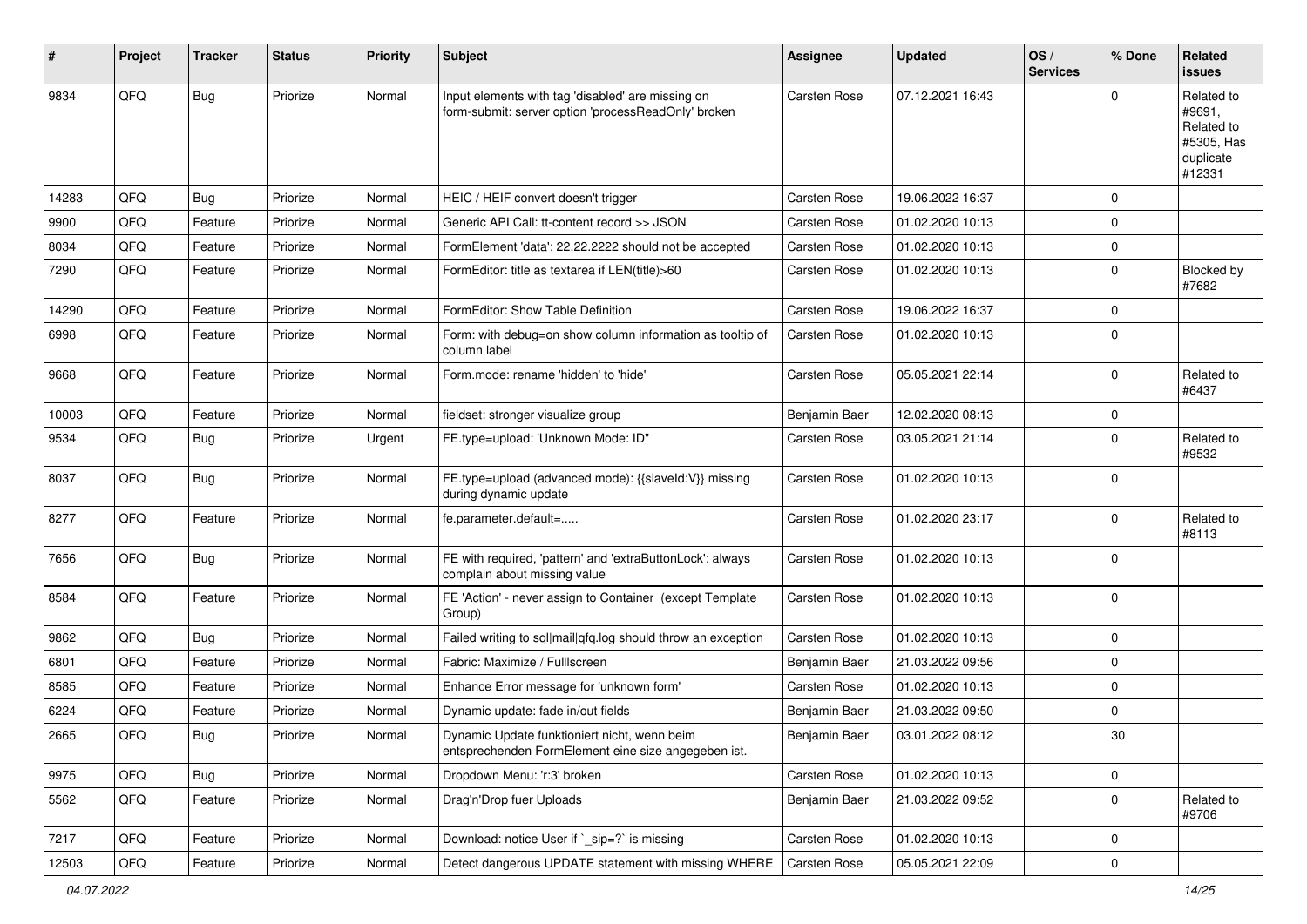| #     | Project | <b>Tracker</b> | <b>Status</b> | <b>Priority</b> | <b>Subject</b>                                                                          | Assignee      | <b>Updated</b>   | OS/<br><b>Services</b> | % Done      | Related<br>issues                                                                                                                                                     |
|-------|---------|----------------|---------------|-----------------|-----------------------------------------------------------------------------------------|---------------|------------------|------------------------|-------------|-----------------------------------------------------------------------------------------------------------------------------------------------------------------------|
| 7630  | QFQ     | Feature        | Priorize      | Normal          | detailed error message for simple upload                                                | Carsten Rose  | 01.02.2020 10:13 |                        | $\mathbf 0$ |                                                                                                                                                                       |
| 8082  | QFQ     | Feature        | Priorize      | High            | Contact form without saving record                                                      | Carsten Rose  | 07.12.2021 15:20 |                        | $\pmb{0}$   | Related to<br>#8587,<br><b>Blocks</b><br>#11850                                                                                                                       |
| 6870  | QFQ     | Feature        | Priorize      | Normal          | Click on '_link' triggers an API call                                                   | Benjamin Baer | 03.01.2022 08:25 |                        | 0           |                                                                                                                                                                       |
| 9958  | QFQ     | <b>Bug</b>     | Priorize      | Normal          | Broken subrecord query: no error message                                                | Carsten Rose  | 05.02.2021 15:15 |                        | $\mathbf 0$ |                                                                                                                                                                       |
| 3782  | QFQ     | Bug            | Priorize      | Normal          | Bei fehlerhafter Eingabe (z.B. Datum) sollte das erwartete<br>Format angezeigt werden   | Carsten Rose  | 01.02.2020 10:13 |                        | $\mathbf 0$ |                                                                                                                                                                       |
| 9346  | QFQ     | Feature        | Priorize      | Normal          | beforeSave: check if an upload is given                                                 | Carsten Rose  | 11.06.2021 21:18 |                        | 0           |                                                                                                                                                                       |
| 12452 | QFQ     | Feature        | Priorize      | Normal          | BaseURL: alsways with '/' at the end                                                    | Carsten Rose  | 19.06.2022 13:45 |                        | $\mathbf 0$ | Related to<br>#10782                                                                                                                                                  |
| 5942  | QFQ     | Feature        | Priorize      | Normal          | 'L' and 'type': append to links, generate via '_link' by using 'u:'                     | Carsten Rose  | 01.02.2020 10:13 |                        | $\pmb{0}$   |                                                                                                                                                                       |
| 13899 | QFQ     | Bug            | ToDo          | Normal          | Selenium: zum laufen bringen                                                            | Enis Nuredini | 25.03.2022 10:24 |                        | $\mathbf 0$ |                                                                                                                                                                       |
| 12395 | QFQ     | Bug            | ToDo          | High            | QFQ Function: Result two times shown                                                    | Carsten Rose  | 18.02.2022 08:59 |                        | $\mathbf 0$ |                                                                                                                                                                       |
| 12463 | QFQ     | Bug            | ToDo          | High            | QFQ Function: 'function' and 'sql' on same level - output of<br>sql is shown two times. | Carsten Rose  | 15.12.2021 16:31 |                        | $\pmb{0}$   |                                                                                                                                                                       |
| 7602  | QFQ     | Feature        | ToDo          | High            | Multi Select: with checkboxes                                                           | Benjamin Baer | 22.03.2022 09:07 |                        | $\mathbf 0$ |                                                                                                                                                                       |
| 12262 | QFQ     | Feature        | ToDo          | Normal          | Form buttons on top: more customable                                                    | Enis Nuredini | 17.06.2022 10:44 |                        | $\mathbf 0$ | Related to<br>#13945, Has<br>duplicate<br>#4046, Has<br>duplicate<br>#10080                                                                                           |
| 14320 | QFQ     | Feature        | ToDo          | Normal          | Allow specific HTML Tags and Attributes: general, TinyMCE                               | Enis Nuredini | 17.06.2022 10:44 |                        | $\mathbf 0$ | Related to<br>#12664,<br>Related to<br>#12039,<br>Related to<br>#11702,<br>Related to<br>#7239,<br>Related to<br>#3708,<br>Related to<br>#3646,<br>Related to<br>#880 |
| 10793 | QFQ     | Feature        | In Progress   | Normal          | <b>Update NPM Packages</b>                                                              | Carsten Rose  | 07.09.2021 13:25 |                        | $30\,$      |                                                                                                                                                                       |
| 10661 | QFQ     | <b>Bug</b>     | In Progress   | Normal          | Typo3 Warnungen                                                                         | Carsten Rose  | 07.09.2021 13:23 |                        | 0           | Related to<br>#12440                                                                                                                                                  |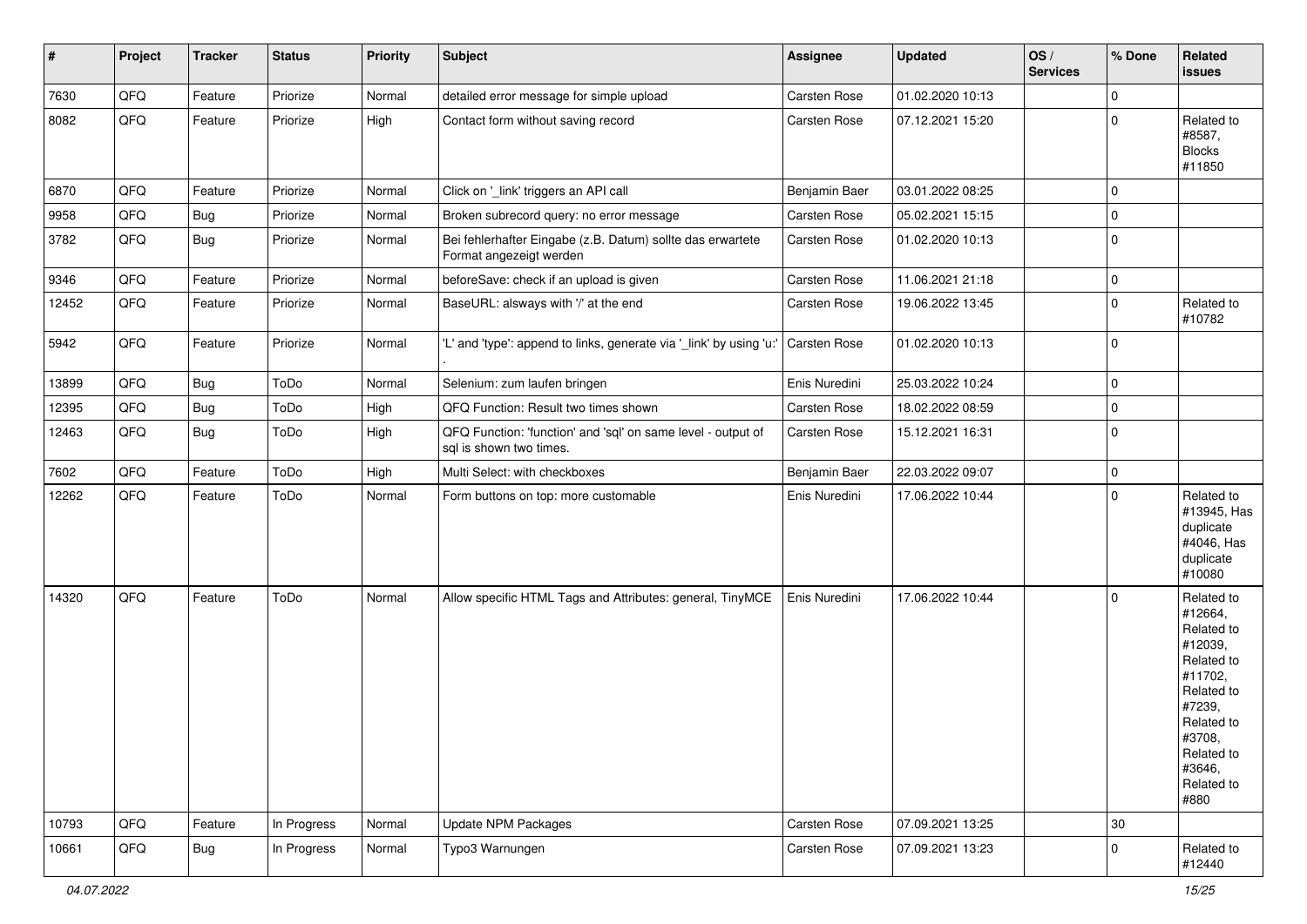| $\sharp$ | Project | <b>Tracker</b> | <b>Status</b> | <b>Priority</b> | Subject                                          | <b>Assignee</b> | <b>Updated</b>   | OS/<br><b>Services</b> | % Done      | Related<br>issues                                                                                                              |
|----------|---------|----------------|---------------|-----------------|--------------------------------------------------|-----------------|------------------|------------------------|-------------|--------------------------------------------------------------------------------------------------------------------------------|
| 12440    | QFQ     | Feature        | In Progress   | Normal          | Typo3 V10 upgrade (durchfuehren und testen)      | Carsten Rose    | 21.03.2022 09:53 |                        | 50          | Related to<br>#12357,<br>Related to<br>#12067,<br>Related to<br>#10661                                                         |
| 12439    | QFQ     | Feature        | In Progress   | Normal          | TinyMCE Paste from Word & Character Count/Limit  | Carsten Rose    | 05.05.2021 22:15 |                        | $\mathbf 0$ |                                                                                                                                |
| 11076    | QFQ     | Feature        | In Progress   | Normal          | SELECT  AS _websocket                            | Carsten Rose    | 30.08.2020 17:49 |                        | 0           |                                                                                                                                |
| 14323    | QFQ     | Bug            | In Progress   | Normal          | Report: render=both single - no impact           | Carsten Rose    | 19.06.2022 18:31 |                        | 0           |                                                                                                                                |
| 9789     | QFQ     | Bug            | In Progress   | High            | Record Lock: release to early on 'leave page'    | Carsten Rose    | 10.01.2022 09:25 |                        | 100         | Related to<br>#10081,<br>Related to<br>#9173,<br>Related to<br>#8702                                                           |
| 12508    | QFQ     | Bug            | In Progress   | High            | qfq Form: sendMail                               | Karin Niffeler  | 19.03.2022 17:48 |                        | 0           |                                                                                                                                |
| 11980    | QFQ     | Feature        | In Progress   | Normal          | protected verzeichnis MUSS geschützt werden      | Carsten Rose    | 07.09.2021 13:30 |                        | $\mathbf 0$ |                                                                                                                                |
| 14175    | QFQ     | <b>Bug</b>     | In Progress   | Normal          | Opening a form with no QFQ Session cookie fails  | Carsten Rose    | 03.06.2022 10:40 |                        | $\mathbf 0$ |                                                                                                                                |
| 5695     | QFQ     | Feature        | In Progress   | Normal          | Multiform                                        | Carsten Rose    | 02.01.2021 18:38 |                        | 0           |                                                                                                                                |
| 13330    | QFQ     | Feature        | In Progress   | Normal          | Multi Form: Upload                               | Carsten Rose    | 07.11.2021 12:40 |                        | 50          | Related to<br>#9706                                                                                                            |
| 10443    | QFQ     | Feature        | In Progress   | Normal          | Konzept_api / _live                              | Carsten Rose    | 07.05.2020 09:39 |                        | 0           |                                                                                                                                |
| 12630    | QFQ     | Feature        | In Progress   | Normal          | Input: date[time]: min / max values              | Enis Nuredini   | 20.06.2022 18:31 |                        | $\mathbf 0$ | Related to<br>#10096,<br>Related to<br>#14302,<br>Related to<br>#14303                                                         |
| 9517     | QFQ     | Feature        | In Progress   | High            | Input multiple tags with typeahead               | Carsten Rose    | 03.05.2021 21:14 |                        | 40          | Related to<br>#10150                                                                                                           |
| 11517    | QFQ     | Bug            | In Progress   | Normal          | extraButtonInfo Broken for multiple FormElements | Carsten Rose    | 12.05.2022 13:12 |                        | $\mathbf 0$ | Related to<br>#7890,<br>Related to<br>#3811, Has<br>duplicate<br>#10905, Has<br>duplicate<br>#10553, Has<br>duplicate<br>#6779 |
| 6250     | QFG     | Feature        | In Progress   | Normal          | Enhance layout: a) Subrecord, b) Subrecord-Title | Carsten Rose    | 01.02.2020 23:22 |                        | $\mathbf 0$ | Related to<br>#5391                                                                                                            |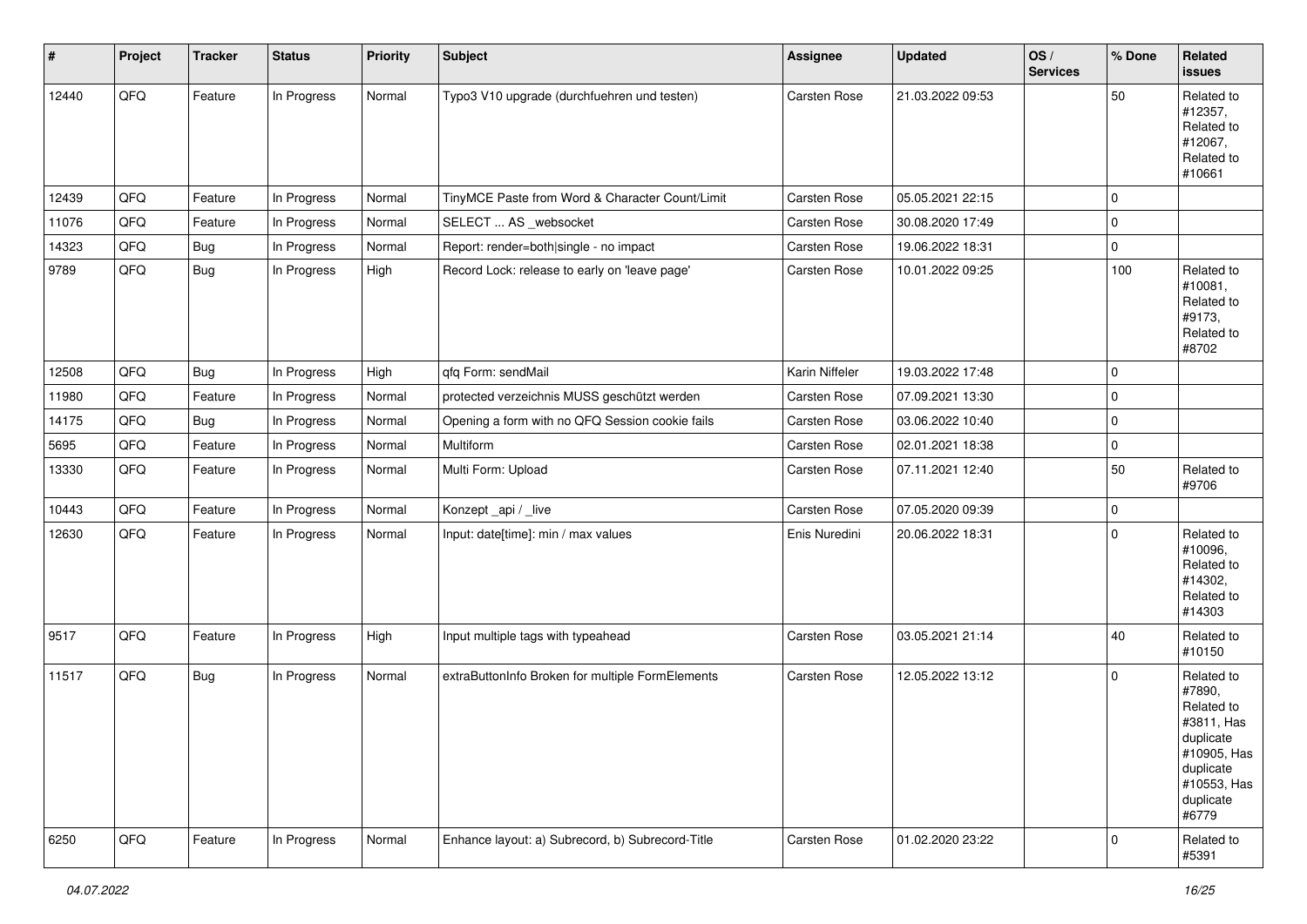| #     | Project    | <b>Tracker</b> | <b>Status</b>              | <b>Priority</b> | <b>Subject</b>                                                                                            | <b>Assignee</b>   | <b>Updated</b>   | OS/<br><b>Services</b> | % Done       | Related<br><b>issues</b>                    |
|-------|------------|----------------|----------------------------|-----------------|-----------------------------------------------------------------------------------------------------------|-------------------|------------------|------------------------|--------------|---------------------------------------------|
| 14303 | QFQ        | <b>Bug</b>     | In Progress                | Normal          | datetime broken with picker                                                                               | Enis Nuredini     | 04.07.2022 08:52 |                        | $\mathbf 0$  | Related to<br>#12630                        |
| 9691  | QFQ        | <b>Bug</b>     | In Progress                | Normal          | Checkbox: dynamic update > readonly                                                                       | Carsten Rose      | 01.02.2020 23:22 |                        | 50           | Related to<br>#9834                         |
| 4194  | QFQ        | Feature        | In Progress                | Normal          | Bootstrap 4 ist jetzt offiziel                                                                            |                   | 03.05.2021 20:47 |                        | $\mathbf{0}$ | Related to<br>#10114                        |
| 13566 | QFQ        | Feature        | Ready to sync<br>(develop) | Normal          | Delete config-example.gfg.php file                                                                        | Carsten Rose      | 23.12.2021 09:25 |                        | $\mathbf 0$  |                                             |
| 5894  | QFQ        | Feature        | Feedback                   | Normal          | Typeahead in Report: show/hide rows dynamically                                                           | Carsten Rose      | 18.02.2022 08:50 |                        | $\mathbf 0$  | Related to<br>#5893,<br>Related to<br>#5885 |
| 10782 | QFQ        | Feature        | Feedback                   | Normal          | Tiny MCE: Image Upload                                                                                    | Enis Nuredini     | 16.05.2022 23:16 |                        | $\mathbf 0$  | Related to<br>#12452                        |
| 12584 | QFQ        | Feature        | Feedback                   | Normal          | T3 v10 migration script: replace alias-patterns (v11)                                                     | Carsten Rose      | 28.05.2022 11:12 |                        | 100          |                                             |
| 9052  | QFQ        | Feature        | Feedback                   | High            | Report: CodeMirror with SQL Syntax Highlight in FE                                                        | Enis Nuredini     | 08.06.2022 10:25 |                        | $\mathbf 0$  |                                             |
| 9535  | QFQ        | <b>Bug</b>     | Feedback                   | Normal          | Report:  AS '_vertical' - column to wide - vertical >> rot45,<br>rot90                                    | Benjamin Baer     | 01.02.2020 15:56 |                        | $\mathbf 0$  |                                             |
| 10124 | QFQ        | Feature        | Feedback                   | Normal          | qfq AAI-Login                                                                                             | Karin Niffeler    | 07.05.2020 09:36 |                        | $\mathbf 0$  |                                             |
| 11347 | QFQ        | <b>Bug</b>     | Feedback                   | Normal          | If Bedingungen funktionieren nicht korrekt                                                                | Christoph Fuchs   | 21.03.2021 20:37 |                        | $\mathbf 0$  |                                             |
| 9898  | QFQ        | <b>Bug</b>     | Feedback                   | Normal          | Formular trotz Timeout gespeichert                                                                        | Benjamin Baer     | 01.02.2020 15:56 |                        | $\mathbf 0$  |                                             |
| 9548  | QFQ        | Feature        | Feedback                   | High            | FormElement: Pattern mismatch - optional report only on<br>focus lost                                     | Benjamin Baer     | 03.05.2021 21:14 |                        | $\mathbf 0$  |                                             |
| 13572 | QFQ        | Feature        | Feedback                   | Normal          | Form Load: misleading error message on trying to load non<br>existent primary record                      | Enis Nuredini     | 16.05.2022 23:16 |                        | 100          |                                             |
| 8316  | QFQ        | Bug            | Feedback                   | Normal          | Documentation/Behaviour for Nested Queries and<br>Record-Store confusing                                  | Nicola Chiapolini | 20.11.2019 09:14 |                        | $\mathbf 0$  |                                             |
| 13767 | <b>OFO</b> | <b>Bug</b>     | Feedback                   | Normal          | date/time-picker: required shows up/down button orange                                                    | Enis Nuredini     | 16.05.2022 23:16 |                        | $\pmb{0}$    |                                             |
| 12546 | QFQ        | <b>Bug</b>     | Feedback                   | Normal          | Branch 'Development' - Unit Tests mit dirty workaround<br>angepasst                                       | Carsten Rose      | 19.03.2022 17:48 |                        | $\mathbf 0$  |                                             |
| 11630 | QFQ        | <b>Bug</b>     | Feedback                   | High            | Bitte check ob CALL() in 20.11.0 noch so funktioniert wie in<br>20.4.1                                    | Enis Nuredini     | 28.05.2022 13:45 |                        | $\mathbf 0$  | Related to<br>#11325                        |
| 4138  | QFQ        | Bug            | Some day<br>maybe          | Normal          | style fehlt                                                                                               |                   | 11.12.2019 16:03 |                        | $\mathbf 0$  |                                             |
| 4349  | QFQ        | Feature        | Some day<br>maybe          | Normal          | link download: downloaded external URL to<br>deliver/concatenate - check mimetipe and handle it correctly | Carsten Rose      | 11.12.2019 16:02 |                        | $\mathbf 0$  |                                             |
| 4606  | QFQ        | Feature        | Some day<br>maybe          | Normal          | link: qualifier to render bootstrap button                                                                | Carsten Rose      | 01.02.2020 23:19 |                        | $\mathbf 0$  |                                             |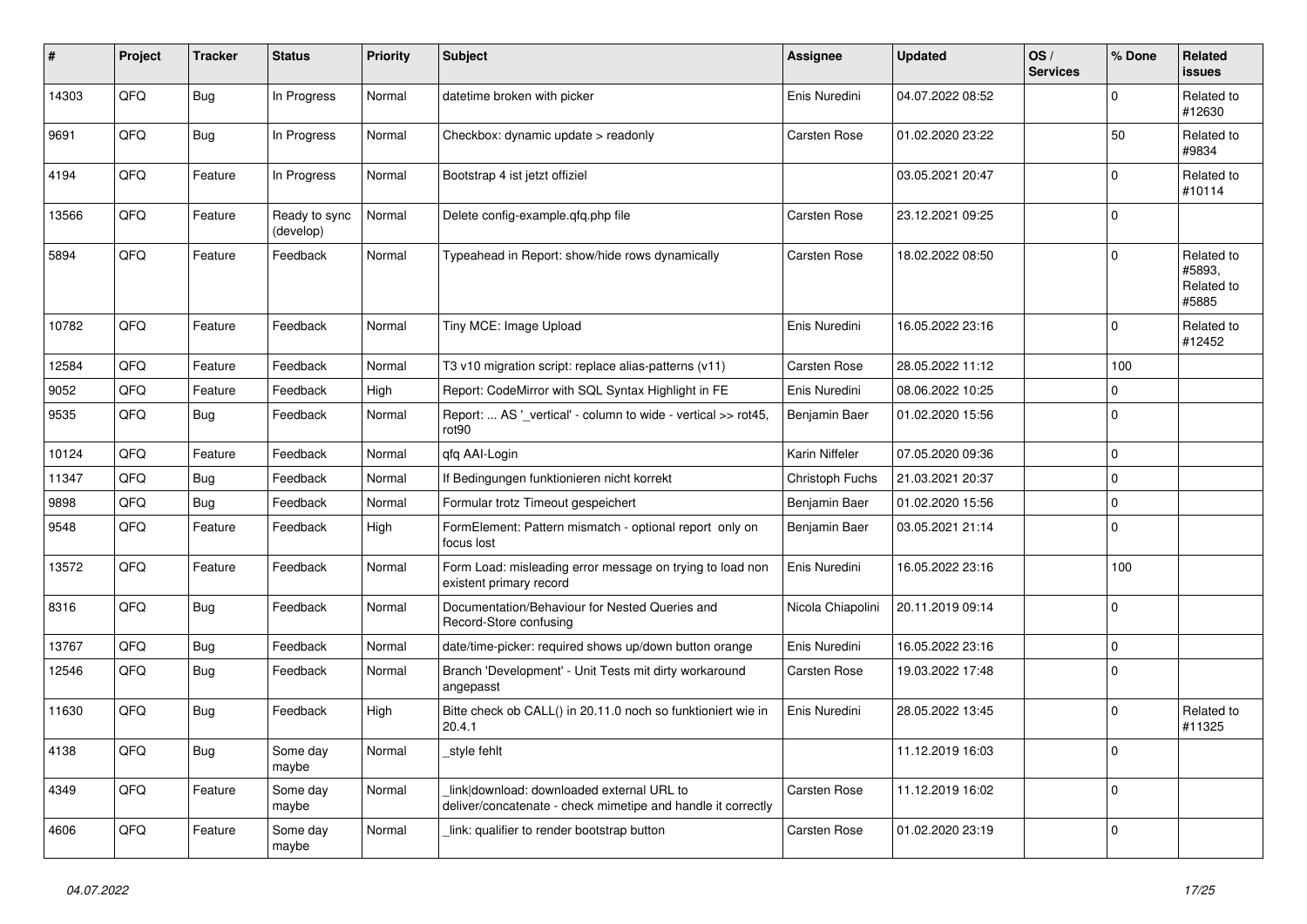| #     | Project | <b>Tracker</b> | <b>Status</b>     | <b>Priority</b> | Subject                                                                                                                                                  | <b>Assignee</b> | <b>Updated</b>   | OS/<br><b>Services</b> | % Done      | Related<br>issues                           |
|-------|---------|----------------|-------------------|-----------------|----------------------------------------------------------------------------------------------------------------------------------------------------------|-----------------|------------------|------------------------|-------------|---------------------------------------------|
| 4343  | QFQ     | Feature        | Some day<br>maybe | Normal          | Link: Classifier to add 'attributes'                                                                                                                     | Carsten Rose    | 01.02.2020 23:20 |                        | $\Omega$    | Related to<br>#14077                        |
| 5342  | QFQ     | Feature        | Some day<br>maybe | Normal          | link - with HTML Attributes                                                                                                                              |                 | 01.02.2020 23:20 |                        | $\mathbf 0$ | Related to<br>#14077                        |
| 4122  | QFQ     | <b>Bug</b>     | Some day<br>maybe | Normal          | file: Render Mode hat keinen Effekt                                                                                                                      |                 | 11.12.2019 16:03 |                        | $\Omega$    |                                             |
| 2643  | QFQ     | <b>Bug</b>     | Some day<br>maybe | Normal          | Zend / PHP Webinars anschauen                                                                                                                            | Carsten Rose    | 01.02.2020 15:56 |                        | $\Omega$    |                                             |
| 3285  | QFQ     | Feature        | Some day<br>maybe | Normal          | Zeichenlimit pro Feld: textarea / editor                                                                                                                 | Carsten Rose    | 11.12.2019 16:02 |                        | $\Omega$    |                                             |
| 3677  | QFQ     | Feature        | Some day<br>maybe | Normal          | wkhtmltopdf: FE User access prohibited, if client IP changes<br>\$TYPO3_CONF_VARS[FE][lockIP]                                                            | Carsten Rose    | 11.12.2019 16:02 |                        | $\mathbf 0$ |                                             |
| 3061  | QFQ     | <b>Bug</b>     | Some day<br>maybe | High            | winstitute: mysql connection durcheinander - nmhp17<br>(ag7)/QFQ arbeitet mit DB/Tabellen von biostat.                                                   | Carsten Rose    | 03.05.2021 21:14 |                        | $\mathbf 0$ |                                             |
| 5665  | QFQ     | Feature        | Some day<br>maybe | Normal          | Versuch das '{{!' nicht mehr noetig ist.                                                                                                                 | Carsten Rose    | 01.02.2020 23:20 |                        | $\Omega$    | Related to<br>#7432,<br>Related to<br>#7434 |
| 4652  | QFQ     | Feature        | Some day<br>maybe | Normal          | UZH CD: Weiterleitung auf benutzerdefinierte 403/404 Seite                                                                                               | Carsten Rose    | 01.02.2020 23:20 |                        | $\Omega$    |                                             |
| 5991  | QFQ     | <b>Bug</b>     | Some day<br>maybe | Normal          | URLs with ' ' or long parameter are problematic                                                                                                          | Carsten Rose    | 01.02.2020 23:19 |                        | $\mathbf 0$ |                                             |
| 3332  | QFQ     | Feature        | Some day<br>maybe | Normal          | Uploads: Thumbnails, Details zum hochgeladenen File                                                                                                      | Carsten Rose    | 11.12.2019 16:02 |                        | $\mathbf 0$ | Related to<br>#3264,<br>Related to<br>#5333 |
| 5706  | QFQ     | <b>Bug</b>     | Some day<br>maybe | Normal          | upload: fileDestination needs to be sanatized                                                                                                            | Carsten Rose    | 01.02.2020 23:19 |                        | $\mathbf 0$ |                                             |
| 6704  | QFQ     | Feature        | Some day<br>maybe | Normal          | Upload Mode: Bilder in Notizen rechts sollen aktuellen<br>Upload repräsentieren.                                                                         |                 | 01.02.2020 23:19 |                        | $\Omega$    | Related to<br>#3264                         |
| 4197  | QFQ     | Feature        | Some day<br>maybe | Normal          | Unit Test fuer JSON Stream von QuickFormQuery.php ><br>doForm()                                                                                          | Carsten Rose    | 11.12.2019 16:03 |                        | $\mathbf 0$ |                                             |
| 10116 | QFQ     | Feature        | Some day<br>maybe | Normal          | TypeAhead: Tag - show inside 'input' element                                                                                                             | Carsten Rose    | 16.09.2021 15:09 |                        | $\Omega$    |                                             |
| 4398  | QFG     | <b>Bug</b>     | Some day<br>maybe | Normal          | Typeahead: mouse click in a prefilled input opens a single<br>item dropdown with the current value - click on it seems to<br>set the value, not the key. | Benjamin Baer   | 01.02.2020 23:20 |                        | $\mathbf 0$ | Related to<br>#4457                         |
| 5805  | QFQ     | Feature        | Some day<br>maybe | Normal          | TypeAHead SQL value instead of key stored                                                                                                                |                 | 01.02.2020 23:19 |                        | $\mathbf 0$ | Related to<br>#5444                         |
| 3895  | QFQ     | <b>Bug</b>     | Some day<br>maybe | Normal          | typeahead pedantic: on lehrkredit Idap webpass - if only one<br>person is in dropdown, such person can't be selected                                     | Carsten Rose    | 11.12.2019 16:03 |                        | 0           |                                             |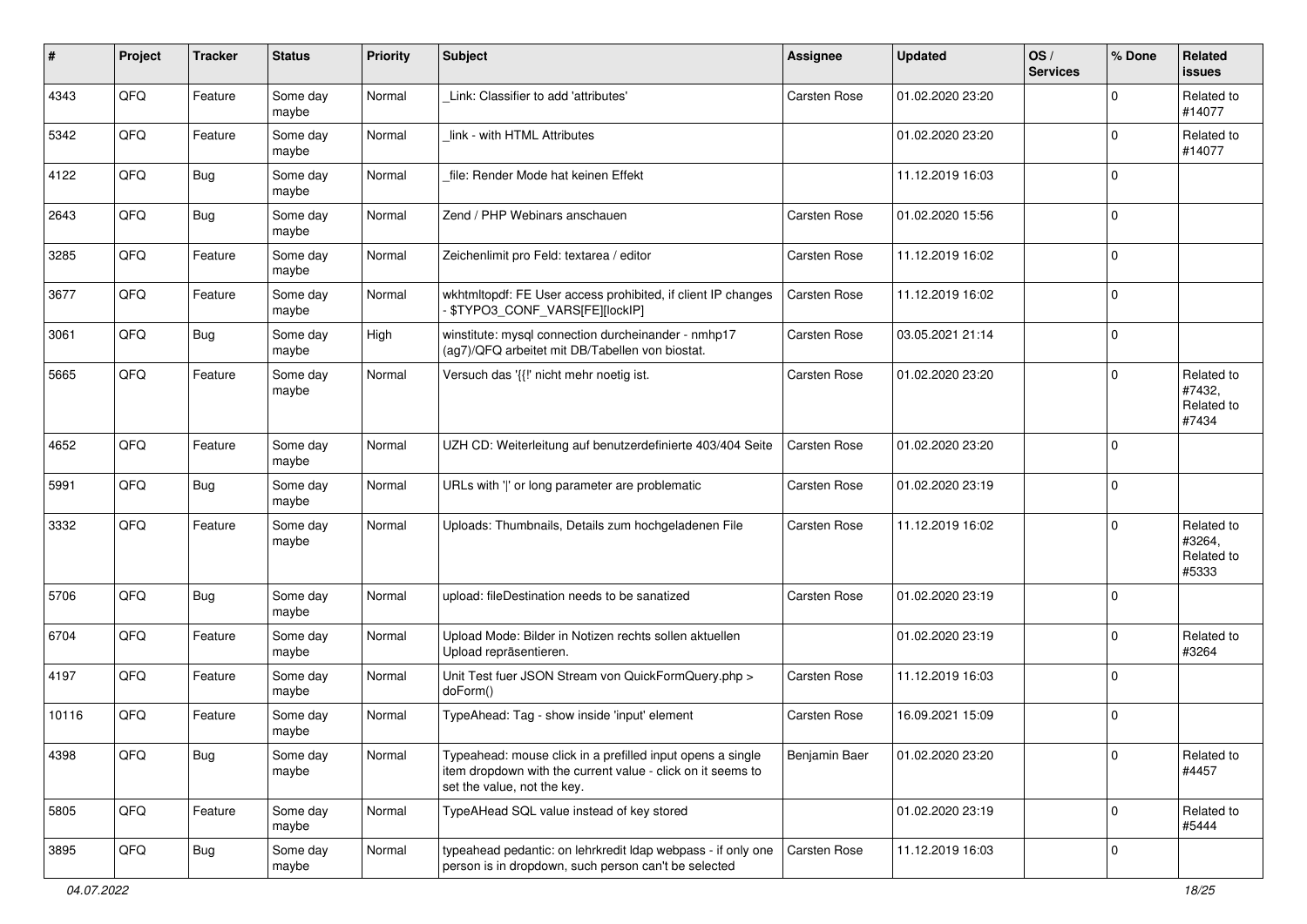| #     | Project | <b>Tracker</b> | <b>Status</b>     | <b>Priority</b> | <b>Subject</b>                                                                                            | <b>Assignee</b> | <b>Updated</b>   | OS/<br><b>Services</b> | % Done      | Related<br><b>issues</b>                    |
|-------|---------|----------------|-------------------|-----------------|-----------------------------------------------------------------------------------------------------------|-----------------|------------------|------------------------|-------------|---------------------------------------------|
| 5895  | QFQ     | Feature        | Some day<br>maybe | Normal          | Tutorial: List of all QFQ Features                                                                        |                 | 01.02.2020 23:19 |                        | $\Omega$    |                                             |
| 7456  | QFQ     | <b>Bug</b>     | Some day<br>maybe | Low             | Todos in Code: solve or make ticket                                                                       | Carsten Rose    | 16.09.2021 15:10 |                        | $\mathbf 0$ |                                             |
| 9704  | QFQ     | Feature        | Some day<br>maybe | Normal          | Thumbnails Generieren beim Splitten von PDF Files                                                         | Carsten Rose    | 11.12.2019 16:01 |                        | $\Omega$    |                                             |
| 5452  | QFQ     | Feature        | Some day<br>maybe | Normal          | Thumbnails from PDF: bad quality                                                                          |                 | 01.02.2020 23:20 |                        | $\Omega$    |                                             |
| 7402  | QFQ     | Bug            | Some day<br>maybe | Normal          | thumbnail cache: outdated picture when permission denied<br>and permission resolved.                      |                 | 01.02.2020 23:20 |                        | $\Omega$    |                                             |
| 4757  | QFQ     | Feature        | Some day<br>maybe | Normal          | Test subrecord: download links ok? Links ok?                                                              | Carsten Rose    | 01.02.2020 23:20 |                        | $\mathbf 0$ |                                             |
| 8056  | QFQ     | Feature        | Some day<br>maybe | Normal          | Termin Organisation (Reservation)                                                                         |                 | 01.02.2020 23:19 |                        | $\mathbf 0$ | Related to<br>#8658                         |
| 4816  | QFQ     | Feature        | Some day<br>maybe | Normal          | Templates for QFQ Reports (Tables, Radios, )                                                              |                 | 01.02.2020 23:20 |                        | $\Omega$    |                                             |
| 4549  | QFQ     | Bug            | Some day<br>maybe | Normal          | TemplateGroups: FE.type SELECT loose selected value<br>after save                                         | Carsten Rose    | 01.02.2020 23:20 |                        | $\Omega$    | Related to<br>#4548,<br>Related to<br>#4771 |
| 3588  | QFQ     | <b>Bug</b>     | Some day<br>maybe | Normal          | templateGroup: versteckte Elemente werden weiterhin<br>gespeichert.                                       | Carsten Rose    | 11.12.2019 16:02 |                        | $\Omega$    |                                             |
| 3385  | QFQ     | Feature        | Some day<br>maybe | Normal          | templateGroup: insert/update/delete non primary records                                                   | Carsten Rose    | 11.12.2019 16:02 |                        | $\mathbf 0$ |                                             |
| 3882  | QFQ     | <b>Bug</b>     | Some day<br>maybe | Normal          | templateGroup: disable 'add' if limit is reached - funktioniert<br>nicht wenn bereits records existierten | Carsten Rose    | 11.12.2019 16:03 |                        | $\Omega$    |                                             |
| 4445  | QFQ     | Feature        | Some day<br>maybe | Normal          | template group: Option to simulate fieldset                                                               |                 | 28.06.2021 14:11 |                        | $\Omega$    |                                             |
| 6970  | QFQ     | Feature        | Some day<br>maybe | Normal          | tablesorter: default fuer 'sortReset' aendern von 'Ctrl' zu 'Alt'                                         | Benjamin Baer   | 01.02.2020 23:21 |                        | $\Omega$    |                                             |
| 9130  | QFQ     | Feature        | Some day<br>maybe | Normal          | tablesorter: Automatic Row numbering / Zeilenummer                                                        | Benjamin Baer   | 01.02.2020 23:22 |                        | $\mathbf 0$ |                                             |
| 10745 | QFQ     | Feature        | Some day<br>maybe | Normal          | <b>Tablesorter Excel Export</b>                                                                           | Carsten Rose    | 16.09.2021 15:09 |                        | $\Omega$    |                                             |
| 4258  | QFQ     | Feature        | Some day<br>maybe | High            | System Defaults: Forms                                                                                    | Carsten Rose    | 03.05.2021 21:14 |                        | $\mathbf 0$ |                                             |
| 3402  | QFQ     | Feature        | Some day<br>maybe | Normal          | Syntax Highlighting via CodeMirror                                                                        | Carsten Rose    | 11.12.2019 16:02 |                        | 100         | Related to<br>#3207                         |
| 7281  | QFQ     | Bug            | Some day<br>maybe | Normal          | Subrecords: on large screen separator line too short                                                      |                 | 01.02.2020 23:19 |                        | $\mathbf 0$ |                                             |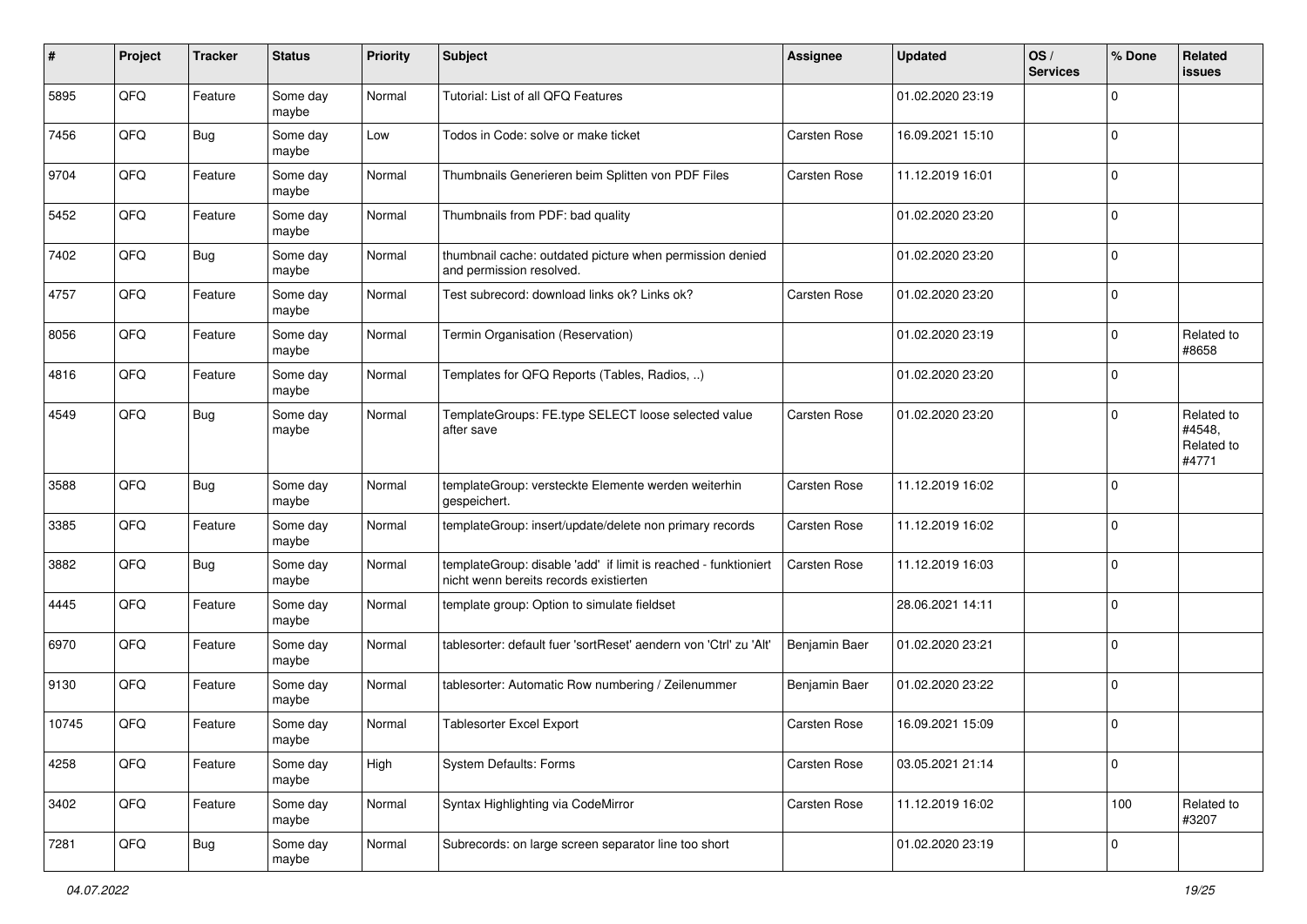| #     | Project | <b>Tracker</b> | <b>Status</b>     | <b>Priority</b> | <b>Subject</b>                                                                                  | <b>Assignee</b> | <b>Updated</b>   | OS/<br><b>Services</b> | % Done      | Related<br><b>issues</b>                                              |
|-------|---------|----------------|-------------------|-----------------|-------------------------------------------------------------------------------------------------|-----------------|------------------|------------------------|-------------|-----------------------------------------------------------------------|
| 4026  | QFQ     | Feature        | Some day<br>maybe | Normal          | sqlLog.sql: log number of FE.id                                                                 | Carsten Rose    | 11.12.2019 16:03 |                        | $\Omega$    | Related to<br>#5458                                                   |
| 3941  | QFQ     | Feature        | Some day<br>maybe | Normal          | sqlAfter: es sollten mehrere moeglich sein                                                      | Carsten Rose    | 11.12.2019 16:03 |                        | $\mathbf 0$ | Related to<br>#3942                                                   |
| 4442  | QFQ     | Feature        | Some day<br>maybe | Normal          | Special Column Name: _link - new symbol G (Glyph) to<br>choose any available symbol             |                 | 11.12.2019 16:02 |                        | $\mathbf 0$ |                                                                       |
| 7107  | QFQ     | Feature        | Some day<br>maybe | Normal          | Showcase Registration Tool: Anmeldung / Administration :<br>Liste Anmeldungen / Emaileinaldung  | Carsten Rose    | 11.12.2019 16:01 |                        | $\mathbf 0$ |                                                                       |
| 3537  | QFQ     | Feature        | Some day<br>maybe | Low             | SHOW COLUMNS FROM tableName - Extend '{{!'<br>definition                                        | Carsten Rose    | 11.12.2019 16:02 |                        | $\mathbf 0$ |                                                                       |
| 4551  | QFQ     | Feature        | Some day<br>maybe | Normal          | Set 'pills' via dynamicUpdate to show/hide/disabled                                             |                 | 01.02.2020 23:20 |                        | $\mathbf 0$ | Related to<br>#3752                                                   |
| 4956  | QFQ     | Feature        | Some day<br>maybe | Normal          | Sendmail: Benutzerdefinierte Headers                                                            | Carsten Rose    | 11.12.2019 16:02 |                        | $\mathbf 0$ |                                                                       |
| 880   | QFQ     | Feature        | Some day<br>maybe | Urgent          | Security: PHP, SQL Injection, XSS                                                               |                 | 03.05.2021 21:14 |                        | $\mathbf 0$ | Related to<br>#14320                                                  |
| 5428  | QFQ     | Feature        | Some day<br>maybe | Normal          | secure thumbnail: late render on access.                                                        | Carsten Rose    | 01.02.2020 23:20 |                        | $\mathbf 0$ |                                                                       |
| 7921  | QFQ     | Feature        | Some day<br>maybe | Normal          | Rest API Export: URL kuerzer machen                                                             |                 | 01.02.2020 23:19 |                        | $\Omega$    |                                                                       |
| 4454  | QFQ     | Bug            | Some day<br>maybe | Normal          | Required Elements: multiple elements in a row - whole row<br>marked if only one input is empty. | Benjamin Baer   | 01.02.2020 23:20 |                        | $\mathbf 0$ |                                                                       |
| 5129  | QFQ     | Feature        | Some day<br>maybe | Normal          | Reports: SQL fuer x Achse und y Achse                                                           |                 | 11.12.2019 16:02 |                        | $\mathbf 0$ |                                                                       |
| 4435  | QFQ     | Feature        | Some day<br>maybe | Normal          | Report: striptags - specify allowed tags                                                        |                 | 01.02.2020 23:20 |                        | $\mathbf 0$ |                                                                       |
| 3991  | QFQ     | Feature        | Some day<br>maybe | Normal          | report: Columnname '_skipWrap' skips 'fbeg', 'fend'                                             | Carsten Rose    | 11.12.2019 16:03 |                        | $\mathbf 0$ |                                                                       |
| 3967  | QFQ     | Feature        | Some day<br>maybe | High            | Report: Checkbox, Radio, Dropdown, Input welches ohne<br>Submit funktioniert - 'Inline-Form'    | Carsten Rose    | 03.05.2021 21:14 |                        | $\mathbf 0$ |                                                                       |
| 11323 | QFQ     | Feature        | Some day<br>maybe | Normal          | Report Frontend Editor Modal + Codemirror                                                       | Carsten Rose    | 16.09.2021 15:10 |                        | $\mathbf 0$ | Related to<br>#11036                                                  |
| 4640  | QFQ     | Feature        | Some day<br>maybe | Normal          | Rename System Forms                                                                             |                 | 01.02.2020 23:20 |                        | $\Omega$    |                                                                       |
| 12611 | QFQ     | Feature        | Some day<br>maybe | Normal          | Refactoring: Bootstrap with Lazy Loading                                                        | Carsten Rose    | 08.06.2022 10:37 |                        | $\mathbf 0$ | Related to<br>#12490,<br>Related to<br>#10013,<br>Related to<br>#7732 |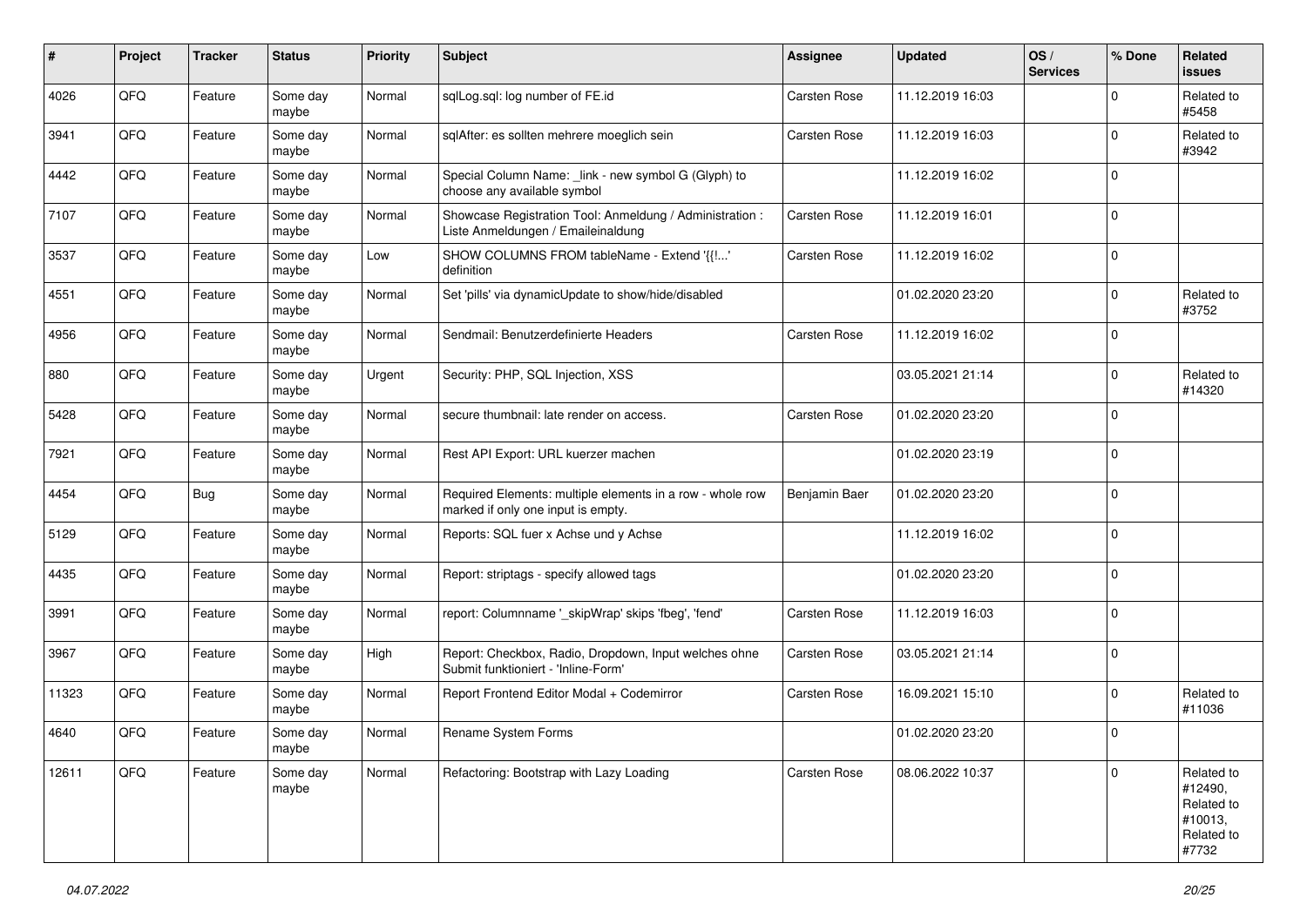| #    | Project | <b>Tracker</b> | <b>Status</b>     | <b>Priority</b> | <b>Subject</b>                                                                                               | <b>Assignee</b> | <b>Updated</b>   | OS/<br><b>Services</b> | % Done         | Related<br><b>issues</b>                       |
|------|---------|----------------|-------------------|-----------------|--------------------------------------------------------------------------------------------------------------|-----------------|------------------|------------------------|----------------|------------------------------------------------|
| 3109 | QFQ     | <b>Bug</b>     | Some day<br>maybe | High            | RealUrl: Links werden nicht korrekt gerendert                                                                | Carsten Rose    | 03.05.2021 21:14 |                        | $\Omega$       |                                                |
| 1623 | QFQ     | Feature        | Some day<br>maybe | Normal          | RealURL                                                                                                      |                 | 11.12.2019 16:03 |                        | 30             |                                                |
| 9020 | QFQ     | <b>Bug</b>     | Some day<br>maybe | Normal          | radio mit buttonClass und dynamicUpdate lassen sich nicht<br>kombinieren                                     |                 | 11.12.2019 16:01 |                        | $\mathbf 0$    |                                                |
| 5851 | QFQ     | Feature        | Some day<br>maybe | Normal          | Queue System implementieren: MQTT, RabbitMQ                                                                  |                 | 01.02.2020 23:20 |                        | 0              | Related to<br>#5715                            |
| 4771 | QFQ     | <b>Bug</b>     | Some day<br>maybe | Normal          | qfq: select-down-values empty after save (edit-form for<br>program administrators)                           | Carsten Rose    | 01.02.2020 23:20 |                        | $\Omega$       | Related to<br>#4549, Has<br>duplicate<br>#4282 |
| 8586 | QFQ     | Feature        | Some day<br>maybe | Normal          | QFQ: Enhance Error message for 'record not found'                                                            | Carsten Rose    | 16.09.2021 15:10 |                        | $\mathbf 0$    |                                                |
| 5480 | QFQ     | Feature        | Some day<br>maybe | Normal          | QFQ: Dokumentation mit Screenshots versehen                                                                  | Carsten Rose    | 01.02.2020 23:20 |                        | $\mathbf 0$    | Related to<br>#9879                            |
| 4839 | QFQ     | Feature        | Some day<br>maybe | Normal          | qfq-handle in <head> Abschnitt</head>                                                                        | Carsten Rose    | 11.12.2019 16:02 |                        | $\mathbf 0$    |                                                |
| 7108 | QFQ     | Feature        | Some day<br>maybe | Normal          | QFQ Wrap Elements                                                                                            |                 | 11.12.2019 16:01 |                        | $\mathbf 0$    |                                                |
| 3692 | QFQ     | Feature        | Some day<br>maybe | Normal          | QFQ Webseite                                                                                                 | Benjamin Baer   | 11.12.2019 16:02 |                        | $\mathbf 0$    | Related to<br>#5033                            |
| 5892 | QFQ     | Feature        | Some day<br>maybe | Normal          | QFQ should use T3 API to manipulate FE GROUP<br>membership                                                   |                 | 01.02.2020 23:20 |                        | $\mathbf 0$    |                                                |
| 1635 | QFQ     | Feature        | Some day<br>maybe | Normal          | QFQ Extension content record: weitere Optionen<br>einblenden.                                                | Carsten Rose    | 11.12.2019 16:03 |                        | $\mathbf 0$    |                                                |
| 9024 | QFQ     | <b>Bug</b>     | Some day<br>maybe | Normal          | QFQ Einarbeitung                                                                                             |                 | 01.02.2020 15:56 |                        | $\mathbf 0$    |                                                |
| 5389 | QFQ     | Feature        | Some day<br>maybe | Normal          | QFQ Design: Multline label / note                                                                            | Benjamin Baer   | 01.02.2020 23:19 |                        | $\mathbf 0$    |                                                |
| 5160 | QFQ     | Feature        | Some day<br>maybe | Normal          | QFQ collaborative / together.js, ShareJS, y-js, collaborative,                                               |                 | 11.12.2019 16:02 |                        | $\mathbf 0$    |                                                |
| 1234 | QFQ     | Feature        | Some day<br>maybe | Normal          | QF: Record numbering: Im Grid soll in Spalte 1 optional die<br>laufende Nummer der Records angezeigt werden. |                 | 01.02.2020 23:20 |                        | $\mathbf 0$    |                                                |
| 955  | QFQ     | Feature        | Some day<br>maybe | Normal          | QF: Notizen vor/nach dem Form                                                                                |                 | 01.02.2020 23:20 |                        | $\mathbf 0$    |                                                |
| 1251 | QFG     | Feature        | Some day<br>maybe | Normal          | QF: Combo                                                                                                    |                 | 11.12.2019 16:03 |                        | $\mathbf 0$    |                                                |
| 1253 | QFG     | Feature        | Some day<br>maybe | Normal          | QF: Colorpicker                                                                                              |                 | 11.12.2019 16:03 |                        | $\overline{0}$ |                                                |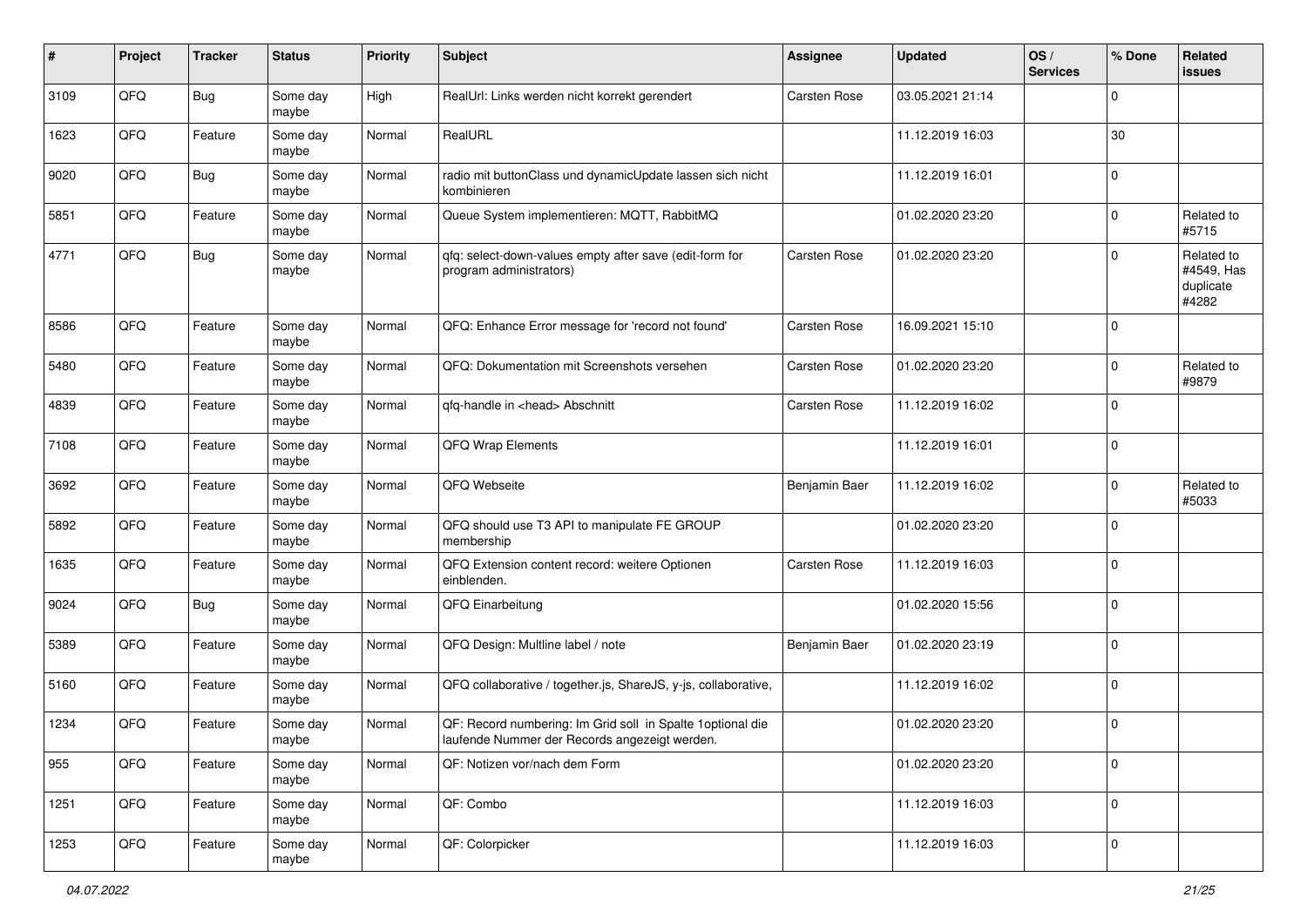| #    | Project | <b>Tracker</b> | <b>Status</b>     | <b>Priority</b> | <b>Subject</b>                                                                    | <b>Assignee</b> | <b>Updated</b>   | OS/<br><b>Services</b> | % Done      | Related<br><b>issues</b> |
|------|---------|----------------|-------------------|-----------------|-----------------------------------------------------------------------------------|-----------------|------------------|------------------------|-------------|--------------------------|
| 3495 | QFQ     | Feature        | Some day<br>maybe | Normal          | Predifined Parameter werden nicht in '+' (add new record)<br>SIP gerendert.       |                 | 11.12.2019 16:02 |                        | $\Omega$    |                          |
| 2063 | QFQ     | <b>Bug</b>     | Some day<br>maybe | Normal          | Pills auf 'inaktiv' setzen falls keine Element auf dem Pill<br>sichtbar sind.     | Benjamin Baer   | 11.12.2019 16:03 |                        | $\Omega$    | Related to<br>#3752      |
| 7336 | QFQ     | Feature        | Some day<br>maybe | Normal          | PDF Upload: disallow PDFs with specific Meta information                          | Carsten Rose    | 11.12.2019 16:01 |                        | $\Omega$    |                          |
| 8101 | QFQ     | Feature        | Some day<br>maybe | Normal          | Password hash: support further hashing methods                                    | Carsten Rose    | 16.09.2021 15:10 |                        | $\Omega$    |                          |
| 3613 | QFQ     | Bug            | Some day<br>maybe | Normal          | note /note unchecked -> note div (col-md) wird weiterhin<br>gerendert             | Elias Villiger  | 01.02.2020 23:19 |                        | 100         |                          |
| 4546 | QFQ     | Bug            | Some day<br>maybe | Normal          | NH: SIP storage is destroyed                                                      |                 | 01.02.2020 23:20 |                        | $\mathbf 0$ |                          |
| 7229 | QFQ     | Feature        | Some day<br>maybe | Normal          | New FormElement.type: Button                                                      |                 | 01.02.2021 12:32 |                        | $\Omega$    |                          |
| 4446 | QFQ     | Feature        | Some day<br>maybe | Normal          | New FE get same feldContainerId as last modifed FE                                |                 | 01.02.2020 23:20 |                        | $\Omega$    |                          |
| 6084 | QFQ     | Feature        | Some day<br>maybe | Normal          | New escape type: 'D' - convert date                                               |                 | 01.02.2020 23:19 |                        | $\Omega$    |                          |
| 9579 | QFQ     | Feature        | Some day<br>maybe | Normal          | Multiform with Process Row                                                        | Carsten Rose    | 11.12.2019 16:01 |                        | $\mathbf 0$ |                          |
| 4365 | QFQ     | Feature        | Some day<br>maybe | Normal          | Multi Language: new way of config                                                 | Carsten Rose    | 01.02.2020 23:20 |                        | $\Omega$    |                          |
| 3646 | QFQ     | Feature        | Some day<br>maybe | Normal          | Moeglichkeit HTML Tags in Reports auszugeben (zu<br>enkodieren: htmlspecialchars) |                 | 11.12.2019 16:02 |                        | $\mathbf 0$ | Related to<br>#14320     |
| 4626 | QFQ     | Feature        | Some day<br>maybe | Normal          | Mobile View: 'classBody=qfq-form-right' makes no sense                            |                 | 01.02.2020 23:20 |                        | $\Omega$    |                          |
| 4027 | QFQ     | Feature        | Some day<br>maybe | Normal          | Missing: orange 'check' / 'bullet'                                                |                 | 11.12.2019 16:03 |                        | $\pmb{0}$   |                          |
| 7104 | QFQ     | Feature        | Some day<br>maybe | Normal          | Manual: hint about escaping if '\r' appears in mail body                          |                 | 11.12.2019 16:01 |                        | $\Omega$    |                          |
| 4440 | QFQ     | Feature        | Some day<br>maybe | Normal          | Manual.rst: explain how to. expand PHP Session to 4h                              |                 | 11.12.2019 16:02 |                        | $\mathbf 0$ |                          |
| 2084 | QFQ     | Feature        | Some day<br>maybe | Normal          | Mailto mit encryption: Subrecord                                                  | Carsten Rose    | 11.12.2019 16:03 |                        | $\Omega$    | Related to<br>#2082      |
| 5455 | QFQ     | Feature        | Some day<br>maybe | Normal          | Mail Redirects grld abhaengig                                                     |                 | 01.02.2020 23:20 |                        | $\Omega$    |                          |
| 4974 | QFQ     | Feature        | Some day<br>maybe | Normal          | Long polling - inform all listening clients of changes                            |                 | 11.12.2019 16:02 |                        | $\Omega$    |                          |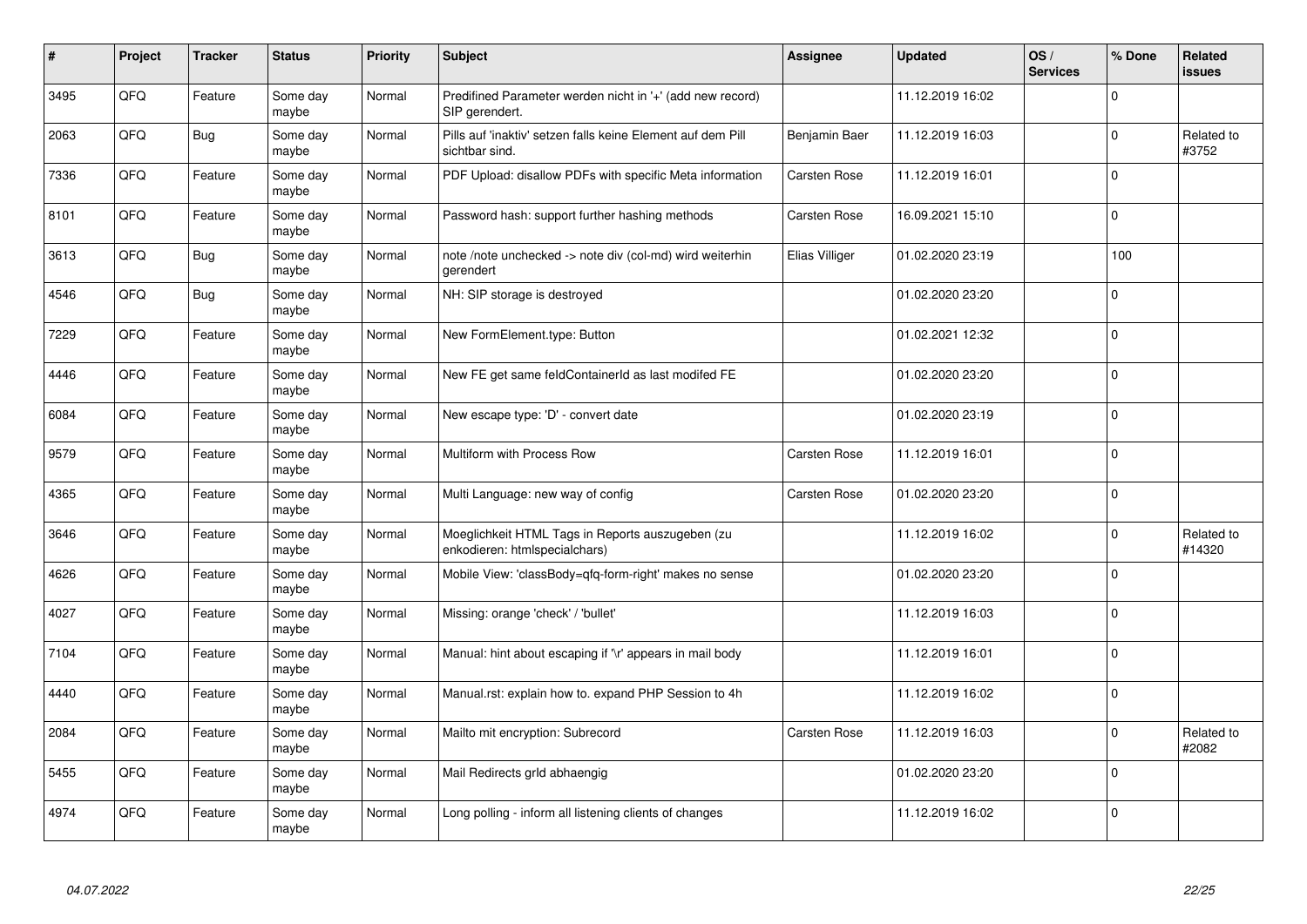| ∦     | Project | <b>Tracker</b> | <b>Status</b>     | <b>Priority</b> | <b>Subject</b>                                                                                         | <b>Assignee</b> | <b>Updated</b>   | OS/<br><b>Services</b> | % Done       | Related<br><b>issues</b>                                               |
|-------|---------|----------------|-------------------|-----------------|--------------------------------------------------------------------------------------------------------|-----------------|------------------|------------------------|--------------|------------------------------------------------------------------------|
| 5852  | QFQ     | Feature        | Some day<br>maybe | Normal          | Logging: mail.log / sql.log - im FE anzeigen und via AJAX<br>aktualisieren                             | Carsten Rose    | 01.02.2020 23:19 |                        | $\Omega$     | Related to<br>#5885                                                    |
| 4439  | QFQ     | Feature        | Some day<br>maybe | Normal          | Log: report all actions fired by an FE Element, incl. the<br>original directive (slaveld, sqllnsert, ) |                 | 01.02.2020 23:20 |                        | $\Omega$     | Related to<br>#4432,<br>Related to<br>#5458                            |
| 4433  | QFQ     | Feature        | Some day<br>maybe | Normal          | Log when SIP will be destroyed by QFQ for any (security)<br>reason                                     |                 | 01.02.2020 23:20 |                        | $\Omega$     | Related to<br>#4432,<br>Related to<br>#5458                            |
| 3617  | QFQ     | Feature        | Some day<br>maybe | Normal          | Load javascripts at bottom                                                                             |                 | 11.12.2019 16:02 |                        | $\mathbf 0$  |                                                                        |
| 3457  | QFQ     | Feature        | Some day<br>maybe | Normal          | LDAP: concat multi values to one single entry                                                          | Carsten Rose    | 11.12.2019 16:02 |                        | $\mathbf 0$  |                                                                        |
| 1946  | QFQ     | Feature        | Some day<br>maybe | Normal          | Kontrolle ob der ReadOnly Modus bei den<br>Formularelementen korrekt implementiert ist                 | Carsten Rose    | 11.12.2019 16:03 |                        | $\mathbf 0$  |                                                                        |
| 1510  | QFQ     | Feature        | Some day<br>maybe | Normal          | jquery von google laden, falls das nicht geht lokal                                                    |                 | 11.12.2019 16:03 |                        | $\mathbf 0$  |                                                                        |
| 7732  | QFQ     | Feature        | Some day<br>maybe | Normal          | Javascript: Lazy Loading der add on libs                                                               | Benjamin Baer   | 08.06.2022 10:38 |                        | $\mathbf{0}$ | Related to<br>#12611,<br>Related to<br>#12490,<br>Related to<br>#10013 |
| 4259  | QFQ     | Feature        | Some day<br>maybe | Normal          | Instant trigger a cron job                                                                             | Carsten Rose    | 11.12.2019 16:03 |                        | $\Omega$     |                                                                        |
| 11036 | QFQ     | Feature        | Some day<br>maybe | Normal          | inline report editor permissions                                                                       | Carsten Rose    | 16.09.2021 15:09 |                        | $\mathbf 0$  | Related to<br>#11323                                                   |
| 2950  | QFQ     | Feature        | Some day<br>maybe | Normal          | Inhalt QFQ Records als File                                                                            |                 | 11.12.2019 16:03 |                        | $\pmb{0}$    |                                                                        |
| 4659  | QFQ     | Bug            | Some day<br>maybe | Normal          | infoButtonExtra                                                                                        | Carsten Rose    | 01.02.2020 23:20 |                        | $\pmb{0}$    |                                                                        |
| 7453  | QFQ     | Feature        | Some day<br>maybe | Normal          | import / export forms QFQ                                                                              | Carsten Rose    | 16.09.2021 15:10 |                        | $\Omega$     |                                                                        |
| 9126  | QFQ     | Bug            | Some day<br>maybe | Normal          | hidden Form elements are present in page source                                                        |                 | 02.01.2021 18:41 |                        | $\Omega$     |                                                                        |
| 10095 | QFQ     | Feature        | Some day<br>maybe | Normal          | Generic Gitlab Integration into QFQ                                                                    | Carsten Rose    | 16.09.2021 15:10 |                        | $\mathbf 0$  |                                                                        |
| 6515  | QFQ     | Feature        | Some day<br>maybe | Normal          | Formular: Felder dynamisch ein/ausblenden                                                              |                 | 11.12.2019 16:02 |                        | $\mathbf 0$  |                                                                        |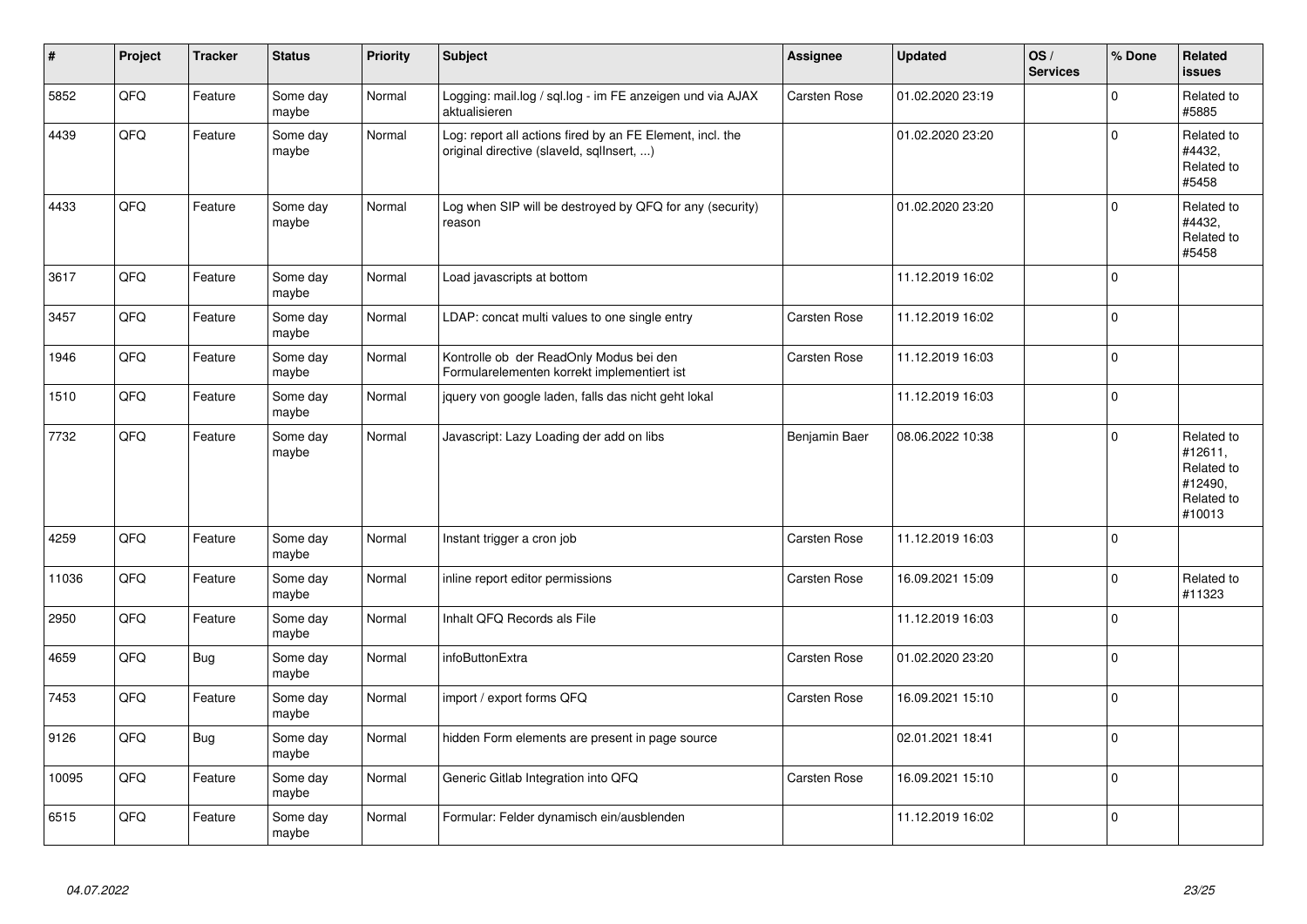| ∦     | Project | <b>Tracker</b> | <b>Status</b>     | <b>Priority</b> | Subject                                                                                                                                                  | Assignee     | <b>Updated</b>   | OS/<br><b>Services</b> | % Done      | Related<br>issues    |
|-------|---------|----------------|-------------------|-----------------|----------------------------------------------------------------------------------------------------------------------------------------------------------|--------------|------------------|------------------------|-------------|----------------------|
| 3570  | QFQ     | <b>Bug</b>     | Some day<br>maybe | High            | Formular mit prmitnew permitEdit=Always wird nicht<br>aufgerufen (ist leer)                                                                              | Carsten Rose | 03.05.2021 21:14 |                        | $\Omega$    |                      |
| 4008  | QFQ     | Bug            | Some day<br>maybe | Normal          | FormElemen.type=sendmail: wrong 'TO' if 'real<br>name <rea@mail.to>' is used</rea@mail.to>                                                               | Carsten Rose | 11.12.2019 16:03 |                        | $\Omega$    |                      |
| 3350  | QFQ     | Feature        | Some day<br>maybe | Normal          | FormEditor: Hilfetext hinter 'checktype'                                                                                                                 | Carsten Rose | 11.12.2019 16:02 |                        | $\Omega$    |                      |
| 3877  | QFQ     | Feature        | Some day<br>maybe | Normal          | FormEditor: die Felder die aktuell nicht gebraucht werden<br>nur auf readonly/disabled setzen (nicht ausblenden > das<br>irritiert.                      | Carsten Rose | 11.12.2019 16:03 |                        | $\mathbf 0$ |                      |
| 7278  | QFQ     | Feature        | Some day<br>maybe | Normal          | Form: Wert vordefinieren der immer gesetzt wird                                                                                                          |              | 02.05.2021 09:27 |                        | $\mathbf 0$ |                      |
| 4443  | QFQ     | Feature        | Some day<br>maybe | Normal          | Form: multiple secondary tables                                                                                                                          |              | 01.02.2020 23:20 |                        | $\mathbf 0$ |                      |
| 3708  | QFQ     | Feature        | Some day<br>maybe | Normal          | Form: input - 'specialchars', 'none'  gewisse tags erlauben,<br>andere verbieten                                                                         | Carsten Rose | 11.12.2019 16:02 |                        | $\mathbf 0$ | Related to<br>#14320 |
| 5983  | QFQ     | Feature        | Some day<br>maybe | Normal          | Form Submit (save & update): normalize date/-time FE                                                                                                     | Carsten Rose | 01.02.2020 23:19 |                        | $\Omega$    |                      |
| 5557  | QFQ     | <b>Bug</b>     | Some day<br>maybe | Normal          | Form load: STORE_RECORD filled, but should be empty                                                                                                      | Carsten Rose | 01.02.2020 23:19 |                        | $\mathbf 0$ |                      |
| 12315 | QFQ     | Feature        | Some day<br>maybe | Normal          | Form History (Diffs) / Backups                                                                                                                           | Carsten Rose | 16.09.2021 15:10 |                        | $\mathbf 0$ |                      |
| 11322 | QFQ     | Feature        | Some day<br>maybe | Normal          | Form Element JSON - (multiline parameter field)                                                                                                          | Carsten Rose | 16.09.2021 15:10 |                        | $\Omega$    |                      |
| 3878  | QFQ     | Feature        | Some day<br>maybe | Normal          | Form 'FormElement': Spalte 'name' typeAhead mit<br>Spaltennamen der Primarytable.                                                                        |              | 11.12.2019 16:03 |                        | $\Omega$    |                      |
| 3879  | QFQ     | Feature        | Some day<br>maybe | Normal          | Form 'FormElement': Beim Feld 'name' rechts in der Notiz<br>einen Link einblenden - a) aktuelle Definition anzeigen, b)<br>Spalte in der Tabelle anlegen |              | 11.12.2019 16:03 |                        | $\Omega$    |                      |
| 3880  | QFQ     | Feature        | Some day<br>maybe | Normal          | Form 'Form': anlegen einer Tabelle                                                                                                                       |              | 14.01.2021 10:12 |                        | $\Omega$    |                      |
| 5923  | QFQ     | Feature        | Some day<br>maybe | Normal          | fillStoreSystemBySqlLate                                                                                                                                 |              | 01.02.2020 23:19 |                        | $\mathbf 0$ |                      |
| 4872  | QFQ     | Feature        | Some day<br>maybe | Normal          | Fields of Typo3 page available in STORE_TYPO3                                                                                                            | Carsten Rose | 01.02.2020 23:19 |                        | $\Omega$    |                      |
| 4444  | QFQ     | Feature        | Some day<br>maybe | Normal          | FE.type=upload: detect mime type                                                                                                                         |              | 11.12.2019 16:02 |                        | $\mathbf 0$ | Related to<br>#4303  |
| 5877  | QFQ     | Bug            | Some day<br>maybe | Normal          | FE.type=note:bsColumn strange behaviour                                                                                                                  |              | 01.02.2020 23:19 |                        | $\mathbf 0$ |                      |
| 5021  | QFQ     | <b>Bug</b>     | Some day<br>maybe | Normal          | FE.typ=extra - during save displays error 'datum2' already<br>filled in STORE_SIP - the value is stored nevertheless                                     | Carsten Rose | 01.02.2020 23:19 |                        | $\mathbf 0$ | Related to<br>#3875  |